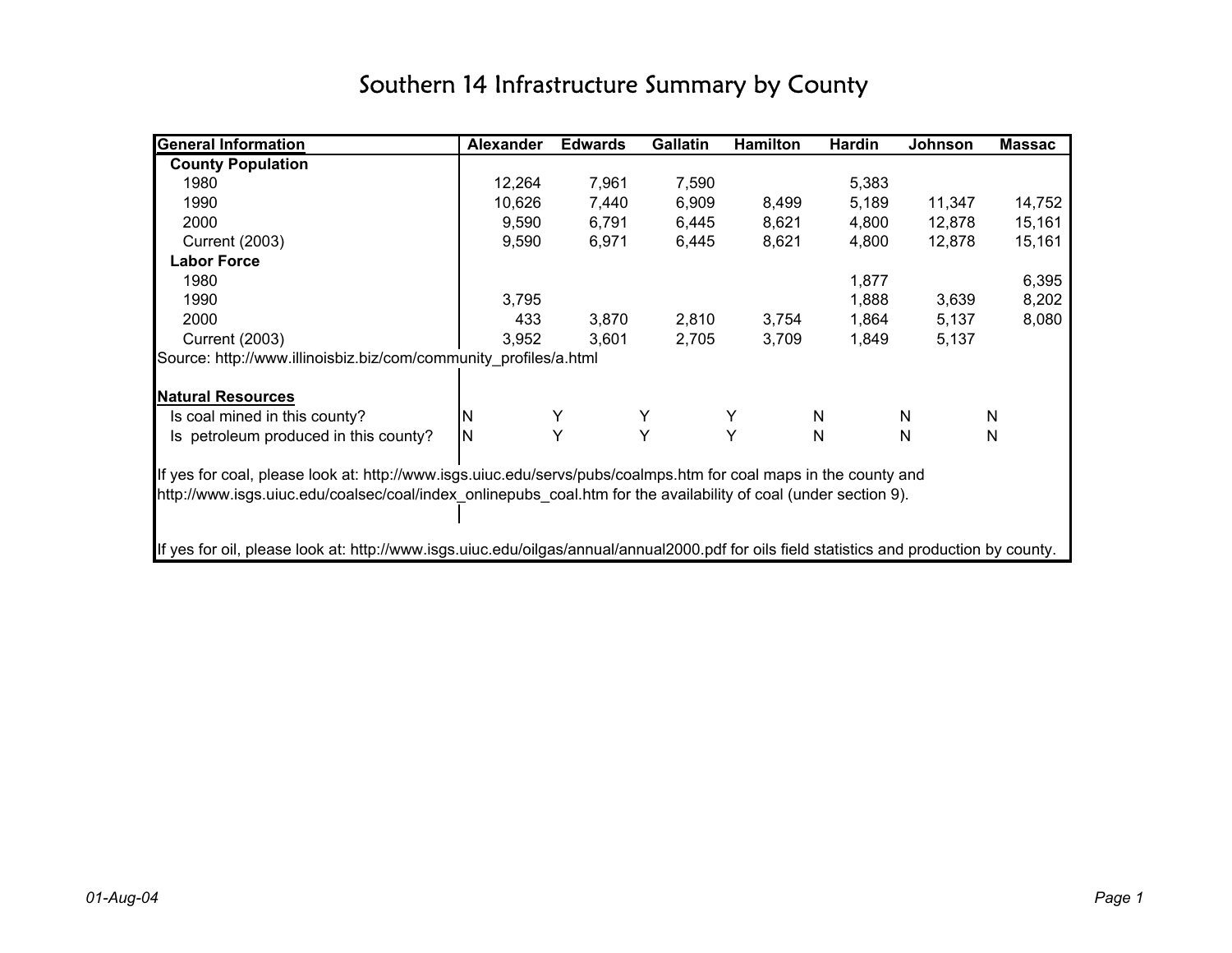| <b>General Information</b>                                                                                                                | Pope  | <b>Pulaski</b> | <b>Saline</b> | <b>Union</b> | <b>Wabash</b> | Wayne  | White  |
|-------------------------------------------------------------------------------------------------------------------------------------------|-------|----------------|---------------|--------------|---------------|--------|--------|
| <b>County Population</b>                                                                                                                  |       |                |               |              |               |        |        |
| 1980                                                                                                                                      | 4,404 |                | 28,448        |              | 13,713        | 18,059 | 17,864 |
| 1990                                                                                                                                      | 4,373 | 7,523          | 26,551        | 17,619       | 13,111        | 17,241 | 16,522 |
| 2000                                                                                                                                      | 4,413 | 7,348          | 26,733        | 18,293       | 12,937        | 17,151 | 15,371 |
| <b>Current (2003)</b>                                                                                                                     | 4,413 | 7,348          | 26,733        | 18,293       | 12,937        | 17,151 | 15,371 |
| <b>Labor Force</b>                                                                                                                        |       |                |               |              |               |        |        |
| 1980                                                                                                                                      |       |                |               |              |               |        | 7,961  |
| 1990                                                                                                                                      |       | 2,800          |               | 7,061        |               |        | 7,440  |
| 2000                                                                                                                                      | 1,797 | 3,220          | 10,596        | 8,539        | 4,999         | 8,257  | 7,275  |
| <b>Current (2003)</b>                                                                                                                     | 1,631 | 3,139          | 10,632        | 8,539        | 4,719         | 7,712  | 7,690  |
| Source: http://www.illinoisbiz.biz/com/community profiles/a.html                                                                          |       |                |               |              |               |        |        |
|                                                                                                                                           |       |                |               |              |               |        |        |
| <b>Natural Resources</b>                                                                                                                  |       |                |               |              |               |        |        |
| Is coal mined in this county?                                                                                                             |       | N              | Y             | N            | Y             | N      | Y      |
| Is petroleum produced in this county?                                                                                                     | ΙN    | N              | Y             | $\mathsf{N}$ | Y             |        | Υ      |
|                                                                                                                                           |       |                |               |              |               |        |        |
| If yes for coal, please look at: http://www.isgs.uiuc.edu/servs/pubs/coalmps.htm for coal maps in the county and                          |       |                |               |              |               |        |        |
| http://www.isgs.uiuc.edu/coalsec/coal/index onlinepubs coal.htm for the availability of coal (under section 9).                           |       |                |               |              |               |        |        |
|                                                                                                                                           |       |                |               |              |               |        |        |
|                                                                                                                                           |       |                |               |              |               |        |        |
| If yes for oil, please look at: http://www.isgs.uiuc.edu/oilgas/annual/annual2000.pdf for oils field statistics and production by county. |       |                |               |              |               |        |        |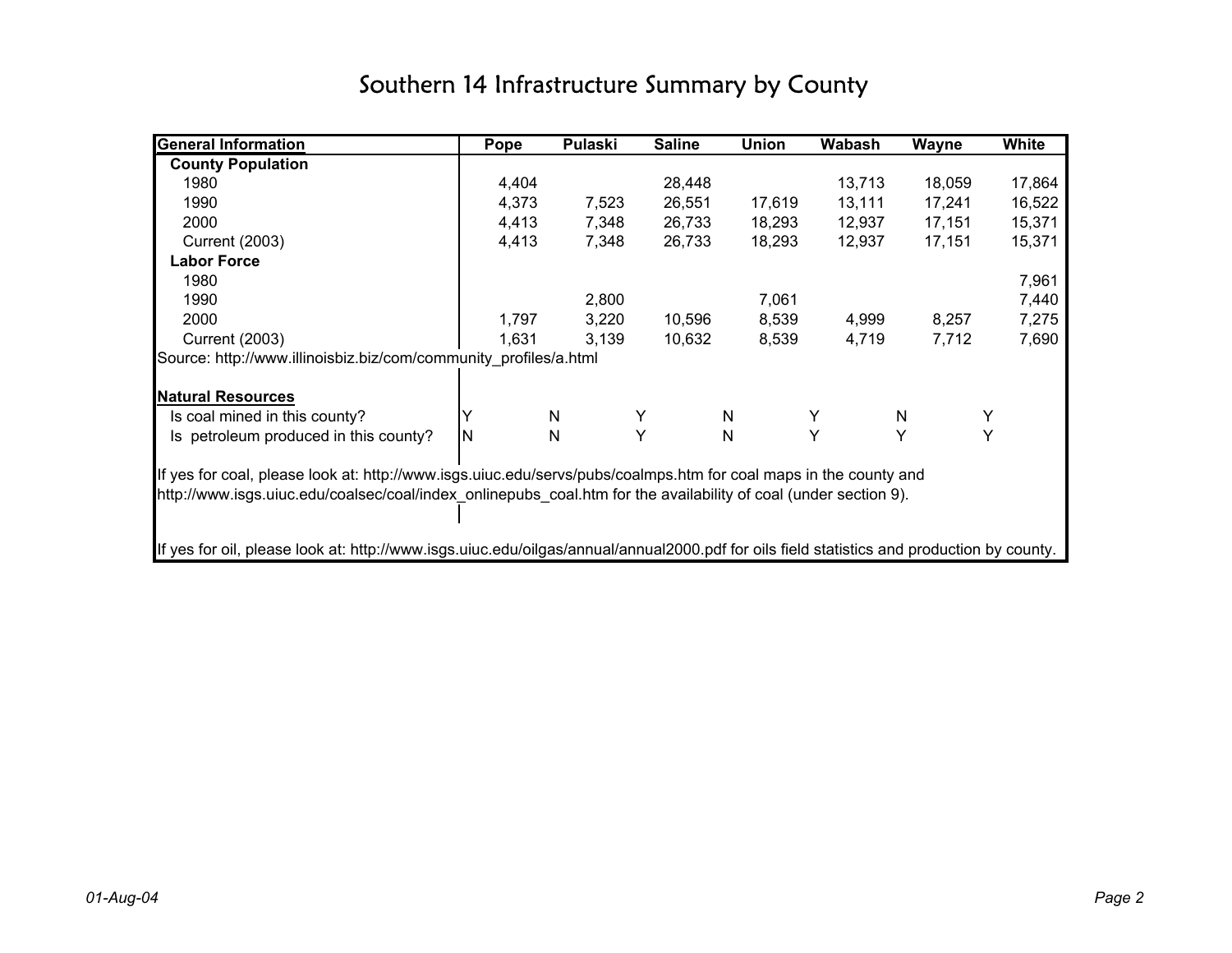| <b>Agriculture</b>                                                                | Alexander | <b>Edwards</b> | <b>Gallatin</b> | <b>Hamilton</b> | <b>Hardin</b> | <b>Johnson</b> | <b>Massac</b> |
|-----------------------------------------------------------------------------------|-----------|----------------|-----------------|-----------------|---------------|----------------|---------------|
| 1987                                                                              |           |                |                 |                 |               |                |               |
| Farms (#)                                                                         | 184       | 387            | 287             | 581             | 198           | 476            | 414           |
| Land in Farms (Acres)                                                             | 73,076    | 132,563        | 170,166         | 204,911         | 36,604        | 99,713         | 103,802       |
| Average Size of Farms (acres)                                                     | 397       | 343            | 593             | 353             | 185           | 209            | 251           |
| 1992                                                                              |           |                |                 |                 |               |                |               |
| Farms (#)                                                                         | 171       | 325            | 241             | 469             | 175           | 414            | 401           |
| Land in Farms (Acres)                                                             | 69,354    | 116,312        | 171,938         | 201,567         | 37,976        | 94,681         | 98,838        |
| Average Size of Farms (acres)                                                     | 406       | 358            | 713             | 430             | 217           | 229            | 246           |
| 1997                                                                              |           |                |                 |                 |               |                |               |
| Farms (#)                                                                         | 166       | 329            | 238             | 563             | 172           | 515            | 400           |
| Land in Farms (Acres)                                                             | 71,280    | 112,917        | 191,113         | 214,780         | 39,264        | 104,321        | 103,769       |
| Average Size of Farms (acres)                                                     | 429       | 343            | 803             | 381             | 228           | 203            | 259           |
| 2000                                                                              |           |                |                 |                 |               |                |               |
| Corn for grain                                                                    |           |                |                 |                 |               |                |               |
| Planted (Acre)                                                                    | 14,000    | 42,000         | 99,000          | 67,000          | 2,000         | 10,000         | 31,000        |
| Yield (Bushels per acre)                                                          | 139       | 132            | 155             | 132             | 160           | 122            | 121           |
| Soybeans                                                                          |           |                |                 |                 |               |                |               |
| Planted (Acre)                                                                    | 34,000    | 39,000         | 64,000          | 80,000          | 4,000         | 15,000         | 36,000        |
| Yield (Bushels per acre)                                                          | 37        | 44             | 41              | 38              | 42            | 36             | 34            |
| Wheat                                                                             |           |                |                 |                 |               |                |               |
| Planted (Acre)                                                                    | 6,200     | 8,300          | 10,100          | 21,200          |               | 1,600          | 4,000         |
| Yield (Bushels per acre)                                                          | 47        | 55             | 56              | 57              |               | 47             | 58            |
| Cattle, all                                                                       | 2,800     | 5,400          | 3,400           | 4,200           | 6,000         | 13,400         | 11,700        |
| Hogs                                                                              |           | 16,700         | 6,400           | 11,500          | 3,500         | 6,600          | 16,000        |
| 2001                                                                              |           |                |                 |                 |               |                |               |
| Corn for grain                                                                    |           |                |                 |                 |               |                |               |
| Planted (Acre)                                                                    | 11,000    | 38,000         | 78,000          | 70,000          | 2,000         | 9,000          | 27,000        |
| Yield (Bushels per acre)                                                          | 154       | 131            | 153             | 134             | 118           | 136            | 138           |
| Soybeans                                                                          |           |                |                 |                 |               |                |               |
| Planted (Acre)                                                                    | 36,000    | 41,000         | 73,000          | 87,000          | 5,000         | 18,000         | 38,000        |
| Yield (Bushels per acre)                                                          | 35        | 39             | 43              | 41              | 32            | 41             | 38            |
| Wheat                                                                             |           |                |                 |                 |               |                |               |
| Planted (Acre)                                                                    | 6,000     | 7,200          | 7,500           | 16,100          |               | 1,600          | 3,700         |
| Yield (Bushels per acre)                                                          | 64        | 55             | 55              | 64              |               | 61             | 62            |
| Cattle, all                                                                       | 2,200     | 5,000          | 3,200           | 3,900           | 5,600         | 12,100         | 9,700         |
| Hogs                                                                              |           | 15,100         | 5,400           | 9,200           | 3,200         | 5,000          | 15,300        |
| Source: USDA National Agricultural Statistics Service, 1997 Census of Agriculture |           |                |                 |                 |               |                |               |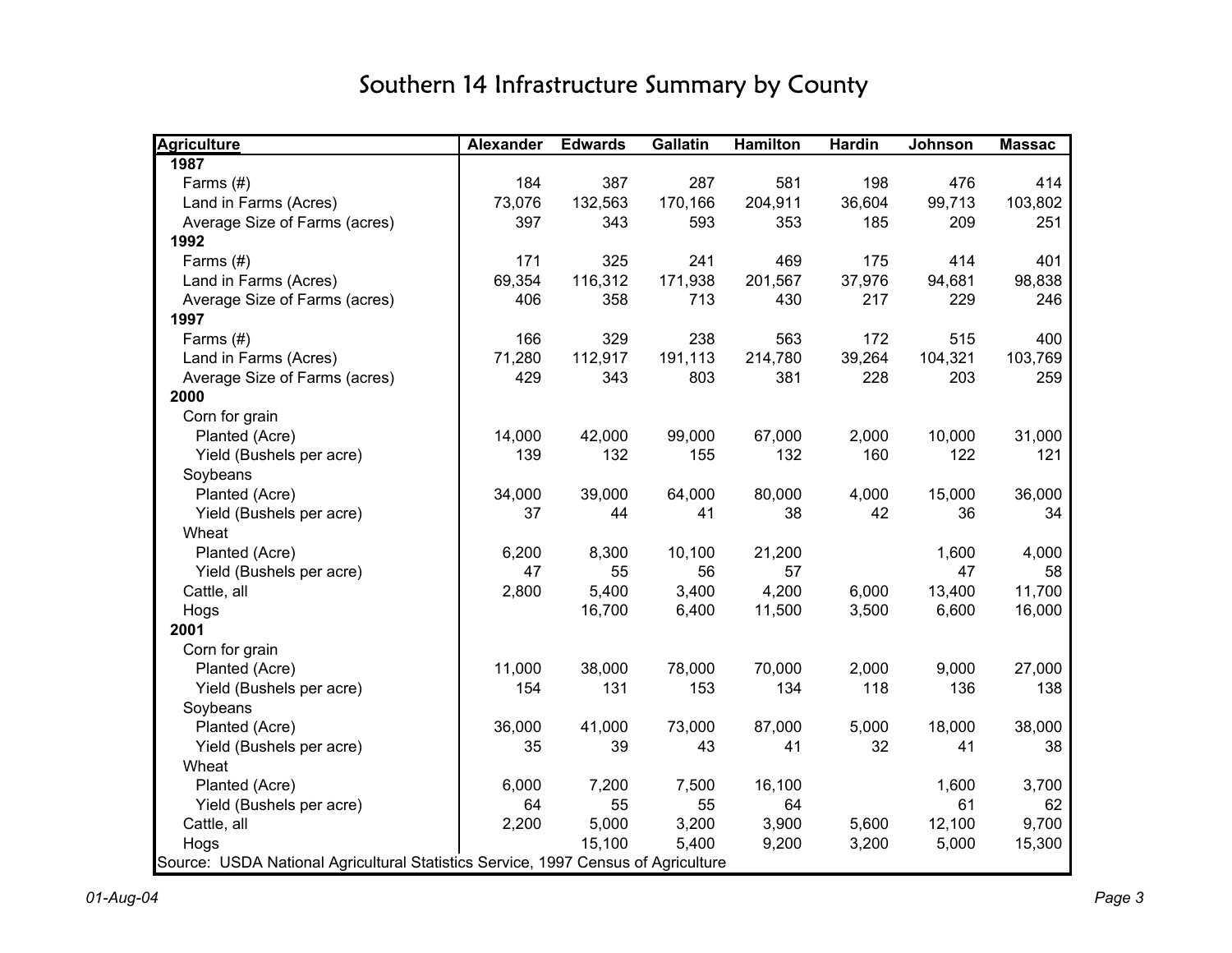| <b>Agriculture</b>                                                                | Pope   | <b>Pulaski</b> | <b>Saline</b> | <b>Union</b> | <b>Wabash</b> | <b>Wayne</b> | <b>White</b> |
|-----------------------------------------------------------------------------------|--------|----------------|---------------|--------------|---------------|--------------|--------------|
| 1987                                                                              |        |                |               |              |               |              |              |
| Farms (#)                                                                         | 279    | 244            | 465           | 580          | 286           | 1,061        | 545          |
| Land in Farms (Acres)                                                             | 75,234 | 82,301         | 139,525       | 129,598      | 118,365       | 342,966      | 274,027      |
| Average Size of Farms (acres)                                                     | 270    | 337            | 300           | 223          | 414           | 323          | 503          |
| 1992                                                                              |        |                |               |              |               |              |              |
| Farms $(H)$                                                                       | 246    | 218            | 428           | 482          | 232           | 960          | 448          |
| Land in Farms (Acres)                                                             | 67,998 | 82,426         | 141,703       | 119,370      | 115,517       | 333,238      | 234,973      |
| Average Size of Farms (acres)                                                     | 276    | 378            | 331           | 248          | 498           | 347          | 524          |
| 1997                                                                              |        |                |               |              |               |              |              |
| Farms $(#)$                                                                       | 282    | 239            | 441           | 591          | 212           | 972          | 432          |
| Land in Farms (Acres)                                                             | 72,233 | 83,127         | 130,680       | 136,060      | 121,664       | 320,773      | 256,393      |
| Average Size of Farms (acres)                                                     | 256    | 348            | 296           | 230          | 574           | 330          | 594          |
| 2000                                                                              |        |                |               |              |               |              |              |
| Corn for grain                                                                    |        |                |               |              |               |              |              |
| Planted (Acre)                                                                    | 9,000  | 18,000         | 48,000        | 16,000       | 52,000        | 95,000       | 102,000      |
| Yield (Bushels per acre)                                                          | 96     | 120            | 125           | 127          | 141           | 134          | 141          |
| Soybeans                                                                          |        |                |               |              |               |              |              |
| Planted (Acre)                                                                    | 9,000  | 33,000         | 50,000        | 27,000       | 54,000        | 128,000      | 112,000      |
| Yield (Bushels per acre)                                                          | 27     | 33             | 40            | 37           | 41            | 39           | 39           |
| Wheat                                                                             |        |                |               |              |               |              |              |
| Planted (Acre)                                                                    |        | 7,100          | 4,800         | 3,000        | 10,600        | 18,200       | 28,200       |
| Yield (Bushels per acre)                                                          |        | 40             | 60            | 43           | 57            | 61           | 57           |
| Cattle, all                                                                       | 8,000  | 5,000          | 6,100         | 15,000       | 2,900         | 17,800       | 5,900        |
| Hogs                                                                              | 2,100  | 2,500          | 36,100        |              | 7,000         | 40,200       | 20,700       |
| 2001                                                                              |        |                |               |              |               |              |              |
| Corn for grain                                                                    |        |                |               |              |               |              |              |
| Planted (Acre)                                                                    | 7,000  | 17,000         | 46,000        | 16,000       | 53,000        | 95,000       | 96,000       |
| Yield (Bushels per acre)                                                          | 134    | 142            | 139           | 141          | 151           | 133          | 152          |
| Soybeans                                                                          |        |                |               |              |               |              |              |
| Planted (Acre)                                                                    | 12,000 | 35,000         | 58,000        | 30,000       | 57,000        | 132,000      | 110,000      |
| Yield (Bushels per acre)                                                          | 31     | 39             | 45            | 39           | 43            | 35           | 41           |
| Wheat                                                                             |        |                |               |              |               |              |              |
| Planted (Acre)                                                                    |        | 7,500          | 3,500         | 2,300        | 9,900         | 15,000       | 24,300       |
| Yield (Bushels per acre)                                                          |        | 60             | 56            | 53           | 55            | 52           | 62           |
| Cattle, all                                                                       | 7,600  | 6,200          | 5,600         | 14,000       | 3,000         | 16,000       | 6,300        |
| Hogs                                                                              | 2,000  | 2,200          | 27,500        |              | 7,900         | 49,200       | 22,200       |
| Source: USDA National Agricultural Statistics Service, 1997 Census of Agriculture |        |                |               |              |               |              |              |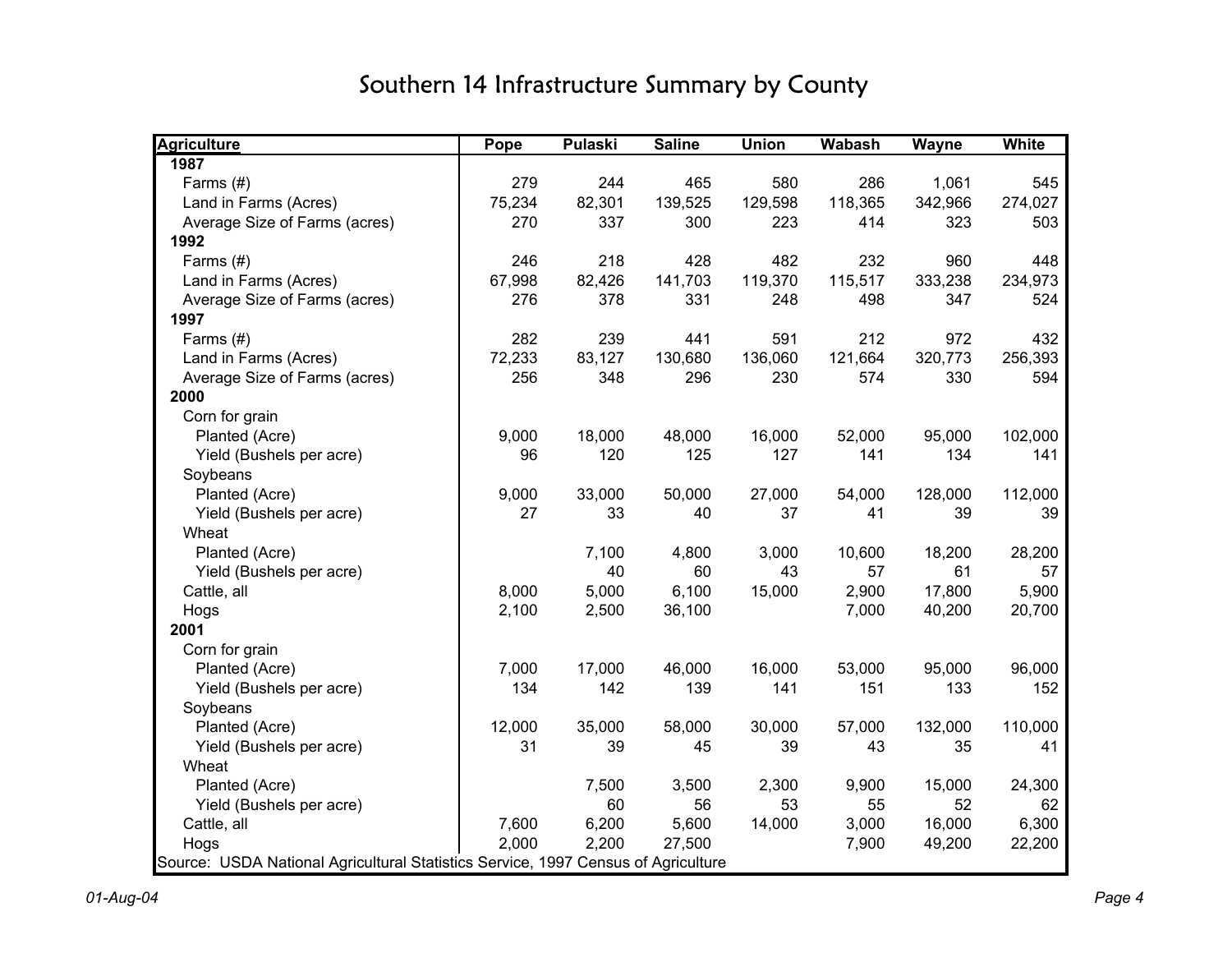| Infrastructure                    |                  | <b>Alexander County</b> |               |               | <b>Edwards County</b> |                      |
|-----------------------------------|------------------|-------------------------|---------------|---------------|-----------------------|----------------------|
| <b>Transportation</b>             | Cairo            | <b>Tamms</b>            | <b>Thebes</b> | <b>Albion</b> | <b>Browns</b>         | West<br>Salem        |
| <b>MotorCarrier</b>               |                  |                         |               |               |                       |                      |
| Highways                          |                  |                         |               |               |                       |                      |
| Federal                           | 3                | $\mathbf{1}$            | 2             | 0             | $\mathbf 0$           | 0                    |
| State                             | 4                | $\mathbf{1}$            | 1             | 2             | $\mathbf{1}$          | 1                    |
|                                   |                  |                         |               | I-64, SR-130, |                       |                      |
| Interstate                        | I-24, I-55, I-57 | $I - 57$                | $I-55. I-57$  | <b>SR-15</b>  | $I-64$                |                      |
| Nearest Interchange (Y/N)         | N                | N                       | N             | N             | N                     | N                    |
| Distance (Miles)                  | $\overline{2}$   | 8                       | 10            | 11            | 12                    | 22                   |
| <b>Motor Freight Terminals</b>    | 0                | $\mathbf 0$             | 0             | 0             | 0                     | $\mathbf 0$          |
| <b>Local Carriers</b>             | 1                | 4                       | 0             | 1             | $\Omega$              | $\Omega$             |
| <b>Interstate Carriers</b>        | 9                | 4                       | $\Omega$      | 13            | $\Omega$              | 0                    |
| <b>Intrastate Carriers</b>        | $\mathbf{0}$     | 4                       | $\Omega$      | $\Omega$      | $\mathbf{0}$          | $\Omega$             |
| Package Delivery Service (Y/N)    | Y                | Y                       | Υ             | Υ             | N                     | Y                    |
| Commercial Bus Service (Y/N)      | Υ                | N                       | N             | Υ             | N                     | N                    |
| Air                               | Cairo            | <b>Tamms</b>            | <b>Thebes</b> | <b>Albion</b> | <b>Browns</b>         | West<br><b>Salem</b> |
|                                   |                  | Cape                    | Cape          |               |                       |                      |
|                                   | Cape             | Girardeau               | Girardeau     |               |                       |                      |
| <b>Nearest Commercial Airport</b> | Girardeau        | Municipal,              | Municipal,    | Evansville    | Evansville            | Evansville           |
|                                   | Municipal, MO MO |                         | <b>MO</b>     | Reg., IN      | Reg., IN              | Reg., IN             |
| Local (Y/N)                       | N                | N                       | N             | N             | N                     | N                    |
| Distance (Miles)                  | 42               | 21                      | 17            | 44            | 50                    | 60                   |
| <b>Commercial Airlines</b>        | $\overline{c}$   | $\mathbf{1}$            | 1             | 8             | $\overline{7}$        | $\Omega$             |
| Flights per day                   | $\overline{7}$   | 3                       | 3             | 39            | 92                    | $\Omega$             |
|                                   |                  |                         | Cape          |               |                       |                      |
|                                   |                  |                         | Girardeau     |               |                       | Mount                |
| <b>Nearest Public Airport</b>     | Cairo            | Cairo                   | Municipal,    | Fairfield     | Fairfield             | Carmel               |
|                                   | Regional         | Regional                | <b>MO</b>     | Municipal     | Municipal             | Municipal            |
| Local (Y/N)                       | Y                | N                       | N             | N             | N                     | N                    |
| Distance (Miles)                  | 3                | 18                      | 17            | 16            | 20                    | $\Omega$             |
| Type of Surface                   | Asphalt          | Asphalt                 | Concrete      | Concrete      | Asphalt               | Concrete             |
| Longest Runway (Feet)             | 4000             | 4005                    | 6500          | 3200          | 4000                  | $\Omega$             |
| Runway lighted (Y/N)              | Y                | Y                       | Y             | Y             | Y                     | N                    |
| Fuel Available (Y/N)              | Y                | Y                       | Y             | Y             | Y                     | Y                    |
| Charter Service Available (Y/N)   | N                | N                       | Υ             | N             | Y                     | Y                    |
| Pvt. Storage Available (Y/N)      | Υ                | Υ                       | Υ             | Υ             | N                     | Υ                    |
|                                   |                  |                         |               |               |                       |                      |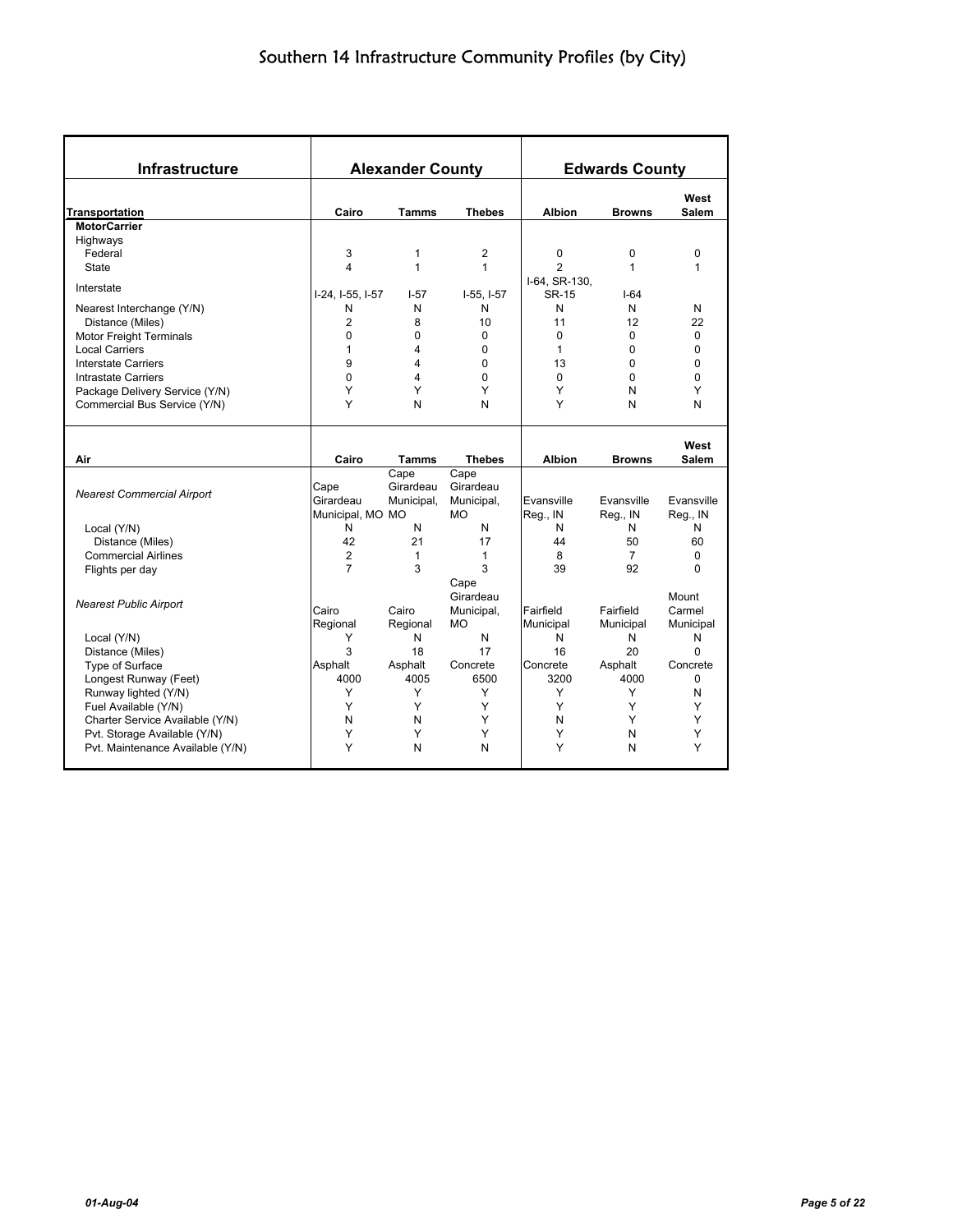| Infrastructure                         |                                                                                            | <b>Alexander County</b> |                      |                                                         | <b>Edwards County</b>                                                      |               |
|----------------------------------------|--------------------------------------------------------------------------------------------|-------------------------|----------------------|---------------------------------------------------------|----------------------------------------------------------------------------|---------------|
|                                        |                                                                                            |                         |                      |                                                         |                                                                            | West          |
| Water                                  | Cairo                                                                                      | <b>Tamms</b>            | <b>Thebes</b>        | <b>Albion</b>                                           | <b>Browns</b>                                                              | <b>Salem</b>  |
| City Adjoining Navigable Water (Y/N)   | Y                                                                                          | N                       | Y                    | N                                                       | N                                                                          | N             |
| Name of Waterway                       | Ohio/<br>Mississippi<br>River                                                              |                         | Mississippi<br>River |                                                         |                                                                            |               |
| Public Barge (Y/N)                     | Ν                                                                                          | N                       | N                    | N                                                       | N                                                                          | N             |
| Private Barge (Y/N)                    | Υ                                                                                          | N                       | N                    | N                                                       | N                                                                          | N             |
| Channel Depth (Feet)                   | 9                                                                                          | $\mathbf 0$             | 9                    | 0                                                       | 0                                                                          | 0             |
| Length of Season (Months)              | 12                                                                                         | $\mathbf 0$             | 9                    | $\Omega$                                                | 0                                                                          | 0             |
| Public Dock Local (Y/N)                | Υ                                                                                          | N                       | Υ                    | N                                                       | N                                                                          | N             |
| Distance (Miles)                       | $\Omega$                                                                                   | 12                      | $\mathbf 0$          | 40                                                      | 75                                                                         | $\mathbf 0$   |
|                                        |                                                                                            |                         |                      |                                                         |                                                                            | West          |
| Railroad(s)                            | Cairo                                                                                      | <b>Tamms</b>            | <b>Thebes</b>        | Albion                                                  | <b>Browns</b>                                                              | Salem         |
| <b>Names</b><br>Frequency of Switching | III.Central<br>Gulf,<br>Shawnee<br>Terminal<br>Railway<br>Company<br>Shawnee-<br>Daily M-F |                         | <b>Union Pacific</b> | <b>Norfolk</b><br>Southern, III.<br><b>Central Gulf</b> | <b>Norfolk</b><br>Southern,<br>Indiana High<br>Rail<br>NS-2 times<br>daily |               |
|                                        |                                                                                            |                         |                      |                                                         |                                                                            |               |
| Piggyback Service (Y/N)                | N                                                                                          | N                       | N                    | N                                                       | N                                                                          | N             |
| Distance (Miles)                       | 45                                                                                         | 142                     | 129                  | 44                                                      | 0                                                                          | 0             |
| Container Service (Y/N)                | N                                                                                          | N                       | N                    | N                                                       | N                                                                          | N             |
| Distance (Miles)                       | 45                                                                                         | 142                     | 129                  | 44                                                      | 0                                                                          | $\Omega$      |
| <b>Telecommunications Capabilities</b> | Cairo                                                                                      | <b>Tamms</b>            | Thebes               | Albion                                                  | <b>Browns</b>                                                              | West<br>Salem |
|                                        |                                                                                            |                         |                      |                                                         | Wabash                                                                     |               |
| Local Telephone Supplier               |                                                                                            |                         |                      |                                                         | Telephone                                                                  |               |
|                                        | <b>SBC</b>                                                                                 | Ameritech SBC           |                      | Verizon                                                 | Co-op Inc.                                                                 | Verizon       |
| Digital Switching (Y/N)                | Υ                                                                                          | Y                       | Y                    | N                                                       | N                                                                          | Y             |
| Fiber Optics (Y/N)                     | Y                                                                                          | N                       | N                    | Υ                                                       | N                                                                          | N             |
| Long Distance Carriers                 | AT&T, MCI,                                                                                 |                         |                      |                                                         |                                                                            |               |
|                                        | Sprint                                                                                     |                         | AT&T, MCI AT&T, MCI  |                                                         |                                                                            | AT&T, MCI     |
|                                        |                                                                                            |                         |                      |                                                         |                                                                            | West          |
| Recreational                           | Cairo                                                                                      | Tamms                   | <b>Thebes</b>        | <b>Albion</b>                                           | <b>Browns</b>                                                              | Salem         |
| Motels/Hotels (#)                      | 5                                                                                          | 3                       | 3                    | $\boldsymbol{2}$                                        | $\overline{\mathbf{c}}$                                                    | $\pmb{0}$     |
| Number of Rooms                        | 107                                                                                        | 53                      | 41                   | 70                                                      | 75                                                                         | 0             |
| Restaurants (#)                        | 7                                                                                          | $\mathbf{1}$            | 20                   | 9                                                       | 6                                                                          | 1             |
| Public Golf Courses (#)                | 0                                                                                          | 1                       | 0                    | 2                                                       | 0                                                                          | 0             |
| Public Tennis Courts (#)               | 4                                                                                          | 2                       | 0                    | 30                                                      | 1                                                                          | 0             |
| Public Access to Lake/River (Y/N)      | Y                                                                                          | Y                       | Y                    | Y                                                       | Υ                                                                          | Υ             |
| Name of Lake/River                     | Ohio River,                                                                                |                         |                      |                                                         |                                                                            |               |
|                                        | Mississippi                                                                                |                         | Mississippi          |                                                         |                                                                            |               |
|                                        | River                                                                                      | Ohio River River        |                      | <b>Wabash River</b>                                     |                                                                            |               |
| Country Clubs (#)                      | 1                                                                                          | 0                       | 0                    | 0                                                       | 0                                                                          | 0             |
| Health Clubs (#)                       | 1                                                                                          | 0                       | 0                    | $\mathbf{1}$                                            | 1                                                                          | 0             |
| Public Swimming Pools (#)              | 0                                                                                          | 0                       | 0                    | 5                                                       | 1                                                                          | 0             |
|                                        |                                                                                            |                         |                      |                                                         |                                                                            |               |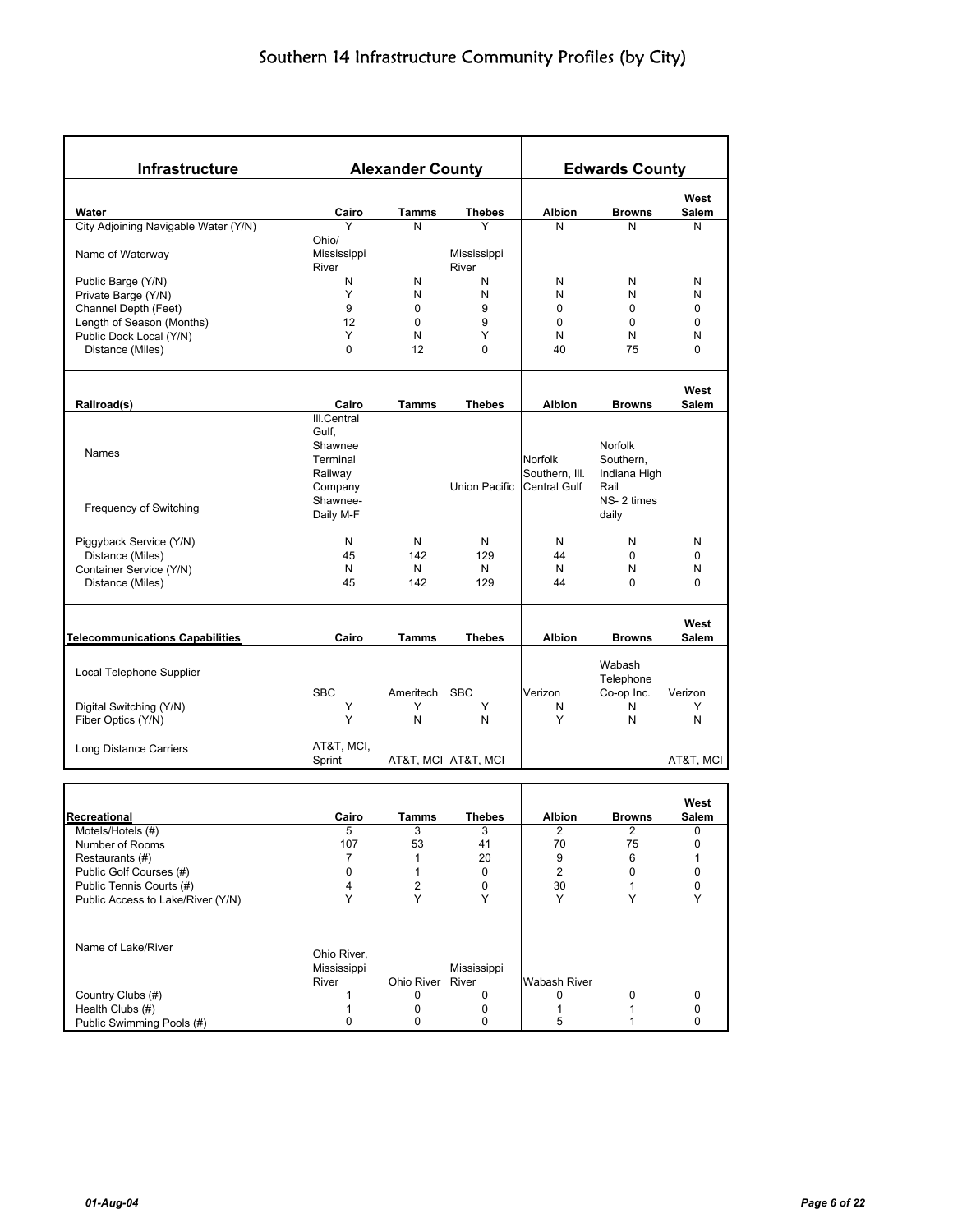| <b>Infrastructure</b>             |                 |                           |                     | <b>Gallatin County</b> |                |                        |                  |
|-----------------------------------|-----------------|---------------------------|---------------------|------------------------|----------------|------------------------|------------------|
| Transportation                    | <b>Equality</b> | <b>Junction</b>           | <b>New</b><br>Haven | Old Shawnee-<br>town   | Omaha          | Ridgway                | Shawnee-town     |
| <b>MotorCarrier</b>               |                 |                           |                     |                        |                |                        |                  |
| Highways                          |                 |                           |                     |                        |                |                        |                  |
| Federal                           | 0               | 0                         | $\mathbf 0$         | 0                      | $\mathbf{1}$   | 0                      | $\mathbf 0$      |
| <b>State</b>                      | $\mathbf{1}$    | $\mathbf{1}$              | $\mathbf{1}$        | $\mathbf{1}$           | $\overline{2}$ | $\mathbf{1}$           | $\mathbf{1}$     |
| Interstate                        | $I - 57$        | $1-57$                    | $1-64$              | $1-57$                 | $1-64$         | $1-64$                 | $1-64$           |
| Nearest Interchange (Y/N)         | N               | N                         | N                   | N                      | N              | N                      | N                |
| Distance (Miles)                  | 35              | 39                        | 26                  | 46                     | 30             | 40                     | 40               |
| <b>Motor Freight Terminals</b>    | 3               | 3                         | $\Omega$            | $\Omega$               | $\Omega$       | 3                      | 3                |
| <b>Local Carriers</b>             | 4               | 4                         | 0                   | 3                      | $\Omega$       | 4                      | 4                |
| <b>Interstate Carriers</b>        | $\overline{7}$  | $\overline{7}$            | $\mathbf 0$         | 0                      | 0              | 7                      | $\overline{7}$   |
|                                   | $\Omega$        | $\Omega$                  | $\Omega$            | $\Omega$               | 0              | $\Omega$               | $\Omega$         |
| Intrastate Carriers               |                 |                           |                     |                        |                |                        |                  |
| Package Delivery Service (Y/N)    | Υ               | Y                         | Υ                   | Υ                      | Y              | Y                      | Y                |
| Commercial Bus Service (Y/N)      | N               | N                         | N                   | N                      | N              | N                      | N                |
|                                   |                 |                           | <b>New</b>          | Old Shawnee-           |                |                        |                  |
| Air                               | <b>Equality</b> | Junction                  | Haven               | town                   | Omaha          | Ridgway                | Shawnee-town     |
|                                   |                 |                           |                     |                        |                |                        |                  |
| <b>Nearest Commercial Airport</b> |                 |                           |                     |                        |                |                        |                  |
|                                   | Williamson      | Williamson                |                     | Evansville Evansville  |                | Evansville Williamson  | Evansville Reg., |
|                                   |                 | Co. Regional Co. Regional | Reg., IN            | Reg., IN               | Reg., IN       | Co. Regional IN        |                  |
| Local (Y/N)                       | N               | N                         | N                   | N                      | N              | N                      | N                |
| Distance (Miles)                  | 39              | 45                        | 41                  | 54                     | 40             | 47                     | 45               |
| <b>Commercial Airlines</b>        | $\mathbf{1}$    | $\mathbf{1}$              | 5                   | 3                      | 3              | $\mathbf{1}$           | 3                |
| Flights per day                   | $\overline{2}$  | $\overline{2}$            | 30                  | 25                     | 25             | $\overline{2}$         | 25               |
| <b>Nearest Public Airport</b>     |                 |                           |                     |                        |                |                        |                  |
|                                   | Harrisburg-     | Harrisburg-               | Carmi               | Harrisburg-            |                | Harrisburg-Harrisburg- | Harrisburg-      |
|                                   | Raleigh         | Raleigh                   | Municipal           | Raleigh                | Raleigh        | Raleigh                | Raleigh          |
| Local (Y/N)                       | N               | N                         | N                   | N                      | N              | N                      | N                |
| Distance (Miles)                  | 13              | 19                        | 15                  | 29                     | 20             | 16                     | 22               |
| Type of Surface                   | Asphalt         | Asphalt                   | Asphalt             | Asphalt                | Asphalt        | Asphalt                | Asphalt          |
| Longest Runway (Feet)             | 4000            | 4000                      | 4000                | 4000                   | 4000           | 4000                   | 4000             |
| Runway lighted (Y/N)              | Y               | Y                         | Y                   | Y                      | Y              | Y                      | Y                |
| Fuel Available (Y/N)              | Y               | Y                         | Υ                   | Y                      | Y              | Y                      | Y                |
| Charter Service Available (Y/N)   | Y               | Υ                         | Y                   | Y                      | Y              | Y                      | Y                |
| Pvt. Storage Available (Y/N)      | Y               | Y                         | Y                   | Y                      | Y              | Y                      | Υ                |
| Pvt. Maintenance Available (Y/N)  | Y               | Υ                         | N                   | Y                      | Υ              | Y                      | Y                |
|                                   |                 |                           |                     |                        |                |                        |                  |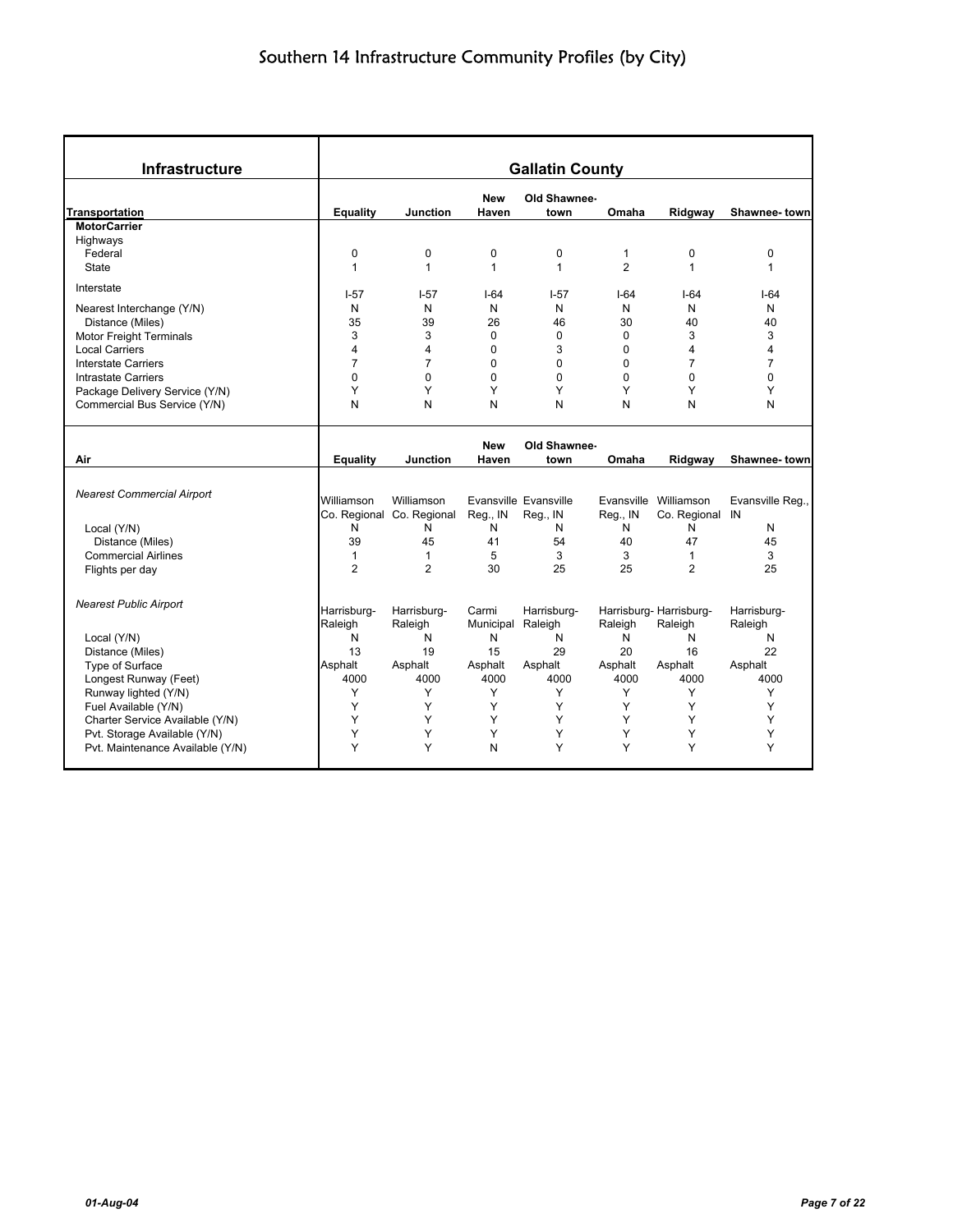| <b>Infrastructure</b>                               |                                |                           |                 | <b>Gallatin County</b> |                   |                   |                   |
|-----------------------------------------------------|--------------------------------|---------------------------|-----------------|------------------------|-------------------|-------------------|-------------------|
|                                                     |                                |                           | New             | Old Shawnee-           |                   |                   |                   |
| Water                                               | <b>Equality</b>                | Junction                  | Haven           | town                   | Omaha             | Ridgway           | Shawnee-town      |
| City Adjoining Navigable Water (Y/N)                | Υ                              | N                         | Y               | Y                      | N                 |                   | Y                 |
| Name of Waterway                                    |                                |                           | Wabash          |                        |                   |                   |                   |
|                                                     | <b>Ohio River</b>              | Ohio River                | River           | Ohio River             |                   | <b>Ohio River</b> | <b>Ohio River</b> |
| Public Barge (Y/N)                                  | N<br>N                         | N<br>N                    | N<br>N          | Ν<br>N                 | N<br>N            | N<br>N            | N<br>N            |
| Private Barge (Y/N)<br>Channel Depth (Feet)         | 13                             | 13                        | 0               | 13                     | $\mathbf 0$       | 13                | 13                |
| Length of Season (Months)                           | 12                             | 12                        | 12              | 12                     | $\mathbf 0$       | $\mathbf 0$       | 12                |
| Public Dock Local (Y/N)                             | N                              | N                         | Υ               | N                      | N                 | N                 | N                 |
| Distance (Miles)                                    | $\overline{2}$                 | $\overline{7}$            | 0               | $\mathbf 0$            | 10                | 2                 | 2                 |
|                                                     |                                |                           |                 |                        |                   |                   |                   |
|                                                     |                                |                           | <b>New</b>      | Old Shawnee-           |                   |                   |                   |
| Railroad(s)                                         | <b>Equality</b>                | Junction                  | Haven           | town                   | Omaha             | Ridgway           | Shawnee-town      |
| Names                                               |                                |                           |                 |                        |                   |                   |                   |
| Frequency of Switching                              |                                |                           |                 |                        |                   |                   |                   |
| Piggyback Service (Y/N)                             | N                              | N                         | N               | N                      | N                 | N                 | N                 |
| Distance (Miles)                                    | 20                             | 30                        | 17              | 20                     | 10                | 11                | 20                |
| Container Service (Y/N)                             | N                              | N                         | N               | N                      | N                 | N                 | N                 |
| Distance (Miles)                                    | 0                              | 0                         | 0               | $\Omega$               | 0                 | 0                 | 0                 |
|                                                     |                                |                           |                 |                        |                   |                   |                   |
|                                                     |                                |                           | <b>New</b>      | Old Shawnee-           |                   |                   |                   |
| <b>Telecommunications Capabilities</b>              | <b>Equality</b>                | <b>Junction</b>           | Haven           | town                   | Omaha             | Ridgway           | Shawnee-town      |
|                                                     |                                |                           |                 |                        |                   |                   |                   |
| Local Telephone Supplier                            |                                |                           |                 |                        |                   |                   |                   |
|                                                     | Verizon                        | Verizon                   | Verizon         | Verizon                | Verizon           | Verizon           | Verizon           |
| Digital Switching (Y/N)                             | Y<br>Y                         | N<br>N                    | Y<br>Y          | Y<br>Y                 | Υ<br>Y            | Υ<br>Y            | Υ<br>Y            |
| Fiber Optics (Y/N)                                  |                                |                           |                 |                        |                   |                   |                   |
| Long Distance Carriers                              | AT&T                           |                           |                 |                        |                   | AT&T              |                   |
|                                                     |                                |                           |                 |                        |                   |                   |                   |
|                                                     |                                |                           | New             | Old Shawnee-           |                   |                   |                   |
| Recreational                                        | <b>Equality</b>                | Junction                  | Haven           | town                   | Omaha             | Ridgway           | Shawnee-town      |
| Motels/Hotels (#)                                   | 3                              | 2                         | 0               | 2                      | 0                 | 2                 | 2                 |
| Number of Rooms                                     | 200                            | 45                        | 0               | 45                     | 0                 | 45                | 45                |
| Restaurants (#)                                     | 40                             | 6                         | 0               | 6                      | 10                | 6                 | 6                 |
| Public Golf Courses (#)<br>Public Tennis Courts (#) | $\mathbf{1}$<br>$\overline{2}$ | $\pmb{0}$<br>$\mathbf{1}$ | 0<br>0          | 0<br>$\mathbf{1}$      | 0<br>$\mathbf{1}$ | 0<br>$\mathbf{1}$ | 0<br>$\mathbf{1}$ |
| Public Access to Lake/River (Y/N)                   | N                              | Υ                         | Y               | Y                      | N                 | Υ                 | Υ                 |
|                                                     |                                |                           |                 |                        |                   |                   |                   |
| Name of Lake/River                                  |                                |                           |                 |                        |                   |                   |                   |
|                                                     |                                |                           |                 |                        |                   |                   |                   |
|                                                     |                                | Ohio River                | Wabash<br>River | Ohio River             |                   | Ohio River        |                   |
| Country Clubs (#)                                   | $\pmb{0}$                      | 0                         | 0               | 0                      | 0                 | 0                 | 0                 |
| Health Clubs (#)                                    | $\mathbf 0$                    | 0                         | 0               | 0                      | $\pmb{0}$         | $\pmb{0}$         | 0                 |
| Public Swimming Pools (#)                           | $\pmb{0}$                      | $\mathbf{1}$              | 0               | 1                      | 0                 | 1                 | $\mathbf{1}$      |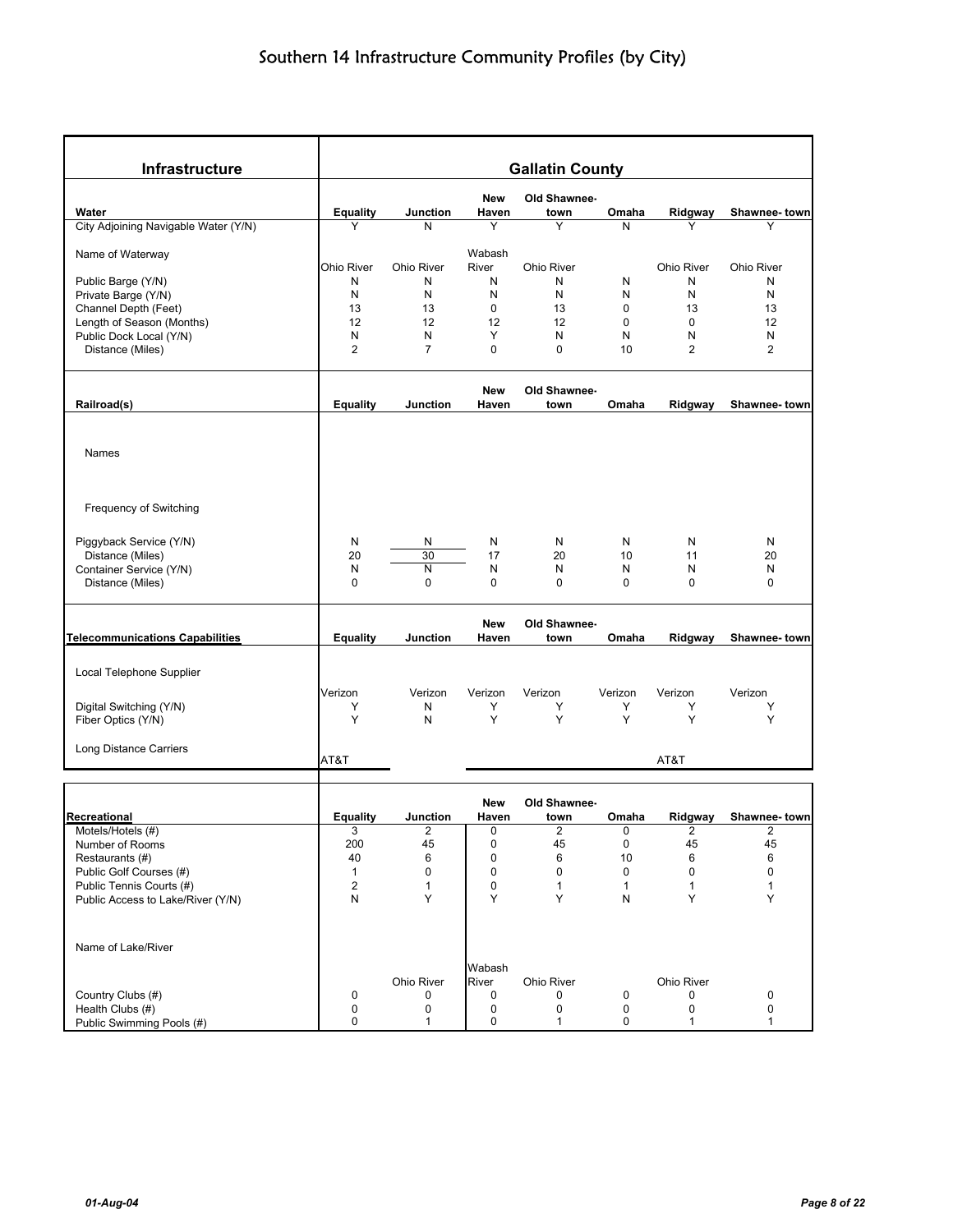| <b>Infrastructure</b>                                                                                                                                                                                                                  |                                                                                                      |                                                              | <b>Hamilton County</b>                                       |                                                                     |                                                                  |
|----------------------------------------------------------------------------------------------------------------------------------------------------------------------------------------------------------------------------------------|------------------------------------------------------------------------------------------------------|--------------------------------------------------------------|--------------------------------------------------------------|---------------------------------------------------------------------|------------------------------------------------------------------|
| <b>Transportation</b>                                                                                                                                                                                                                  | <b>Belle</b><br>Prairie<br>City                                                                      | <b>Broughton</b>                                             | <b>Dahlgren</b>                                              | Macedonia                                                           | Mcleans-boro                                                     |
| <b>MotorCarrier</b>                                                                                                                                                                                                                    |                                                                                                      |                                                              |                                                              |                                                                     |                                                                  |
| Highways<br>Federal<br><b>State</b>                                                                                                                                                                                                    | 1<br>$\mathbf{1}$                                                                                    | 0<br>1                                                       | 0<br>$\mathbf{1}$                                            | $\mathbf 0$<br>$\mathbf{1}$                                         | $\mathbf 0$<br>3                                                 |
| Interstate                                                                                                                                                                                                                             |                                                                                                      |                                                              |                                                              |                                                                     | $1-64$                                                           |
| Nearest Interchange (Y/N)<br>Distance (Miles)<br><b>Motor Freight Terminals</b><br><b>Local Carriers</b><br><b>Interstate Carriers</b><br><b>Intrastate Carriers</b><br>Package Delivery Service (Y/N)<br>Commercial Bus Service (Y/N) | $I-64, I-57$<br>N<br>4<br>0<br>$\Omega$<br>0<br>$\Omega$<br>Y<br>N<br><b>Belle</b><br><b>Prairie</b> | $I-64, I-57$<br>N<br>24<br>0<br>0<br>0<br>$\Omega$<br>Y<br>N | $I-64, I-57$<br>N<br>15<br>0<br>0<br>0<br>$\Omega$<br>Υ<br>N | $I-57$<br>N<br>15<br>0<br>$\Omega$<br>0<br>$\overline{2}$<br>Y<br>N | N<br>12<br>$\Omega$<br>$\overline{2}$<br>3<br>$\Omega$<br>Y<br>N |
| Air                                                                                                                                                                                                                                    | City                                                                                                 | <b>Broughton</b>                                             | Dahlgren                                                     | <b>Macedonia</b>                                                    | Mcleans-boro                                                     |
| <b>Nearest Commercial Airport</b><br>Local (Y/N)<br>Distance (Miles)                                                                                                                                                                   | Mount<br>Vernon<br>N<br>25                                                                           | Mount Vernon<br>N<br>40                                      | N<br>15                                                      | Mount Vernon Mount Vernon<br>N<br>30                                | Mount Vernon<br>N<br>26                                          |
| <b>Commercial Airlines</b>                                                                                                                                                                                                             | $\mathbf{1}$                                                                                         | 1                                                            | 1                                                            | $\mathbf{1}$                                                        | 1                                                                |
| Flights per day                                                                                                                                                                                                                        | 4                                                                                                    | 4                                                            | 4                                                            | 4                                                                   | 4                                                                |
| <b>Nearest Public Airport</b>                                                                                                                                                                                                          | Benton<br>Municipal                                                                                  | Harrisburg-<br>Raleigh                                       | <b>Benton</b><br>Municipal                                   |                                                                     | Benton Municipal Benton Municipal                                |
| Local (Y/N)                                                                                                                                                                                                                            | N                                                                                                    | N                                                            | N                                                            | N                                                                   | N                                                                |
| Distance (Miles)                                                                                                                                                                                                                       | 35                                                                                                   | 14                                                           | 36                                                           | 10                                                                  | 25                                                               |
| Type of Surface                                                                                                                                                                                                                        | Asphalt                                                                                              | Asphalt                                                      | Asphalt                                                      | Asphalt                                                             | Asphalt                                                          |
| Longest Runway (Feet)                                                                                                                                                                                                                  | 2720                                                                                                 | 4000                                                         | 2720                                                         | 2720                                                                | 2720                                                             |
| Runway lighted (Y/N)                                                                                                                                                                                                                   | Y<br>Y                                                                                               | Y                                                            | Υ                                                            | Y                                                                   | Υ<br>Y                                                           |
| Fuel Available (Y/N)                                                                                                                                                                                                                   | Y                                                                                                    | Y<br>Υ                                                       | Y<br>Y                                                       | Y<br>Υ                                                              | Y                                                                |
| Charter Service Available (Y/N)<br>Pvt. Storage Available (Y/N)                                                                                                                                                                        | Y                                                                                                    | Y                                                            | Y                                                            | Y                                                                   | Y                                                                |
| Pvt. Maintenance Available (Y/N)                                                                                                                                                                                                       | Y                                                                                                    | Υ                                                            | Υ                                                            | Y                                                                   | Υ                                                                |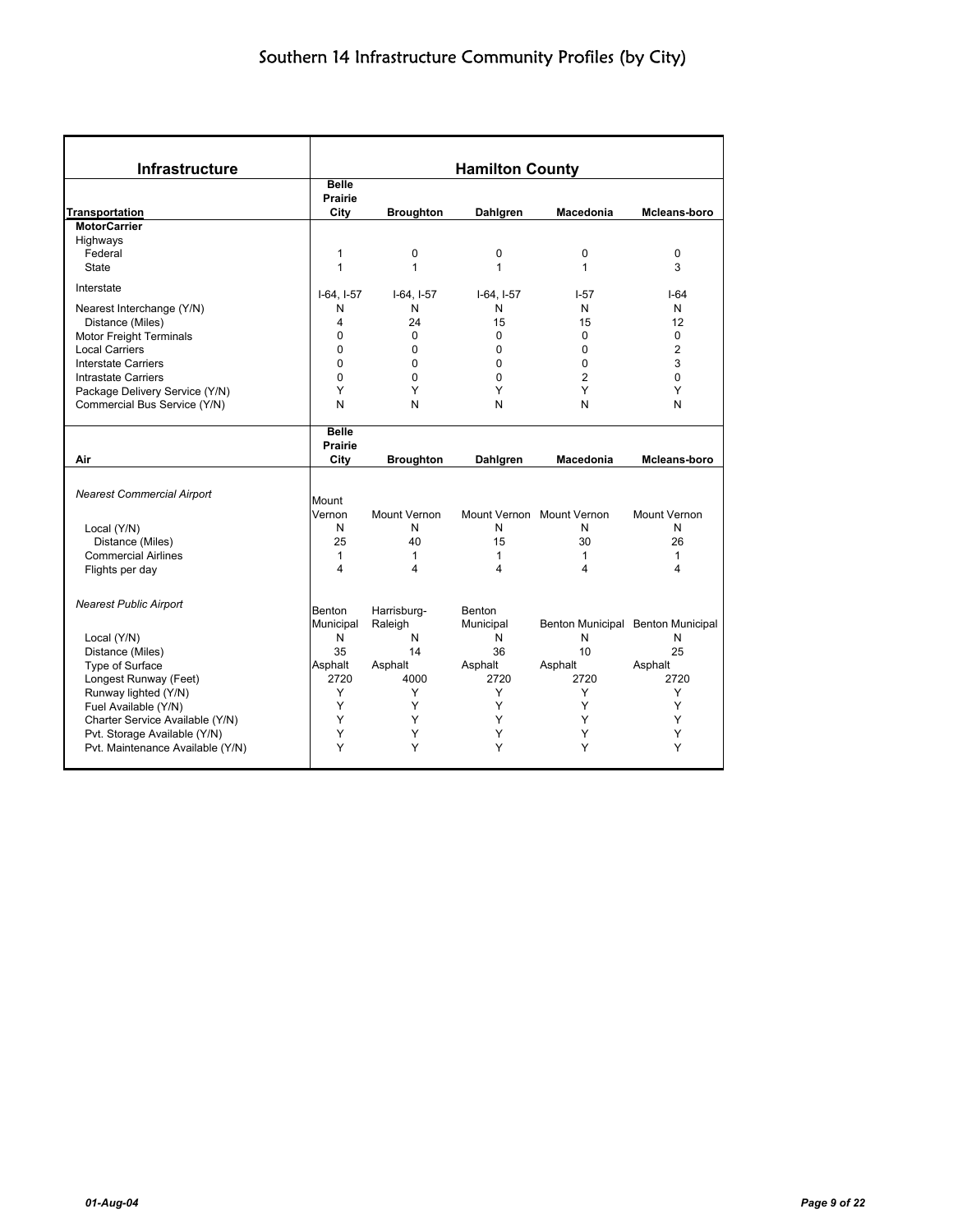| Infrastructure                         |                         |                        | <b>Hamilton County</b>     |              |                                 |  |  |  |
|----------------------------------------|-------------------------|------------------------|----------------------------|--------------|---------------------------------|--|--|--|
|                                        | <b>Belle</b><br>Prairie |                        |                            |              |                                 |  |  |  |
| Water                                  | City                    | <b>Broughton</b>       | Dahlgren                   | Macedonia    | Mcleans-boro                    |  |  |  |
| City Adjoining Navigable Water (Y/N)   | N                       | Ν                      | Ν                          | N            | N                               |  |  |  |
|                                        |                         |                        |                            |              |                                 |  |  |  |
| Name of Waterway                       |                         |                        |                            |              |                                 |  |  |  |
| Public Barge (Y/N)                     | N                       | N                      | N                          | N            | N                               |  |  |  |
| Private Barge (Y/N)                    | N                       | N                      | N                          | N            | N                               |  |  |  |
| Channel Depth (Feet)                   | 0                       | $\mathbf 0$            | $\mathbf 0$                | $\mathbf 0$  | 0                               |  |  |  |
| Length of Season (Months)              | $\Omega$                | 0                      | 0                          | 0            | 0                               |  |  |  |
| Public Dock Local (Y/N)                | N                       | N                      | N                          | N            | N                               |  |  |  |
| Distance (Miles)                       | 40                      | 40                     | 20                         | 18           | 20                              |  |  |  |
|                                        | <b>Belle</b>            |                        |                            |              |                                 |  |  |  |
|                                        | Prairie                 |                        |                            |              |                                 |  |  |  |
| Railroad(s)                            | City                    | <b>Broughton</b>       | Dahlgren                   | Macedonia    | Mcleans-boro                    |  |  |  |
|                                        |                         |                        |                            |              |                                 |  |  |  |
|                                        |                         |                        |                            |              |                                 |  |  |  |
| Names                                  |                         |                        |                            |              |                                 |  |  |  |
|                                        |                         |                        |                            |              |                                 |  |  |  |
|                                        |                         |                        | C.S.X.                     |              | C.S.X.                          |  |  |  |
| Frequency of Switching                 |                         |                        |                            |              |                                 |  |  |  |
|                                        |                         |                        |                            |              |                                 |  |  |  |
| Piggyback Service (Y/N)                | N                       | N                      | N                          | N            | N                               |  |  |  |
| Distance (Miles)                       | 12                      | 9                      | 13                         | 10           | 26                              |  |  |  |
| Container Service (Y/N)                | N                       | N                      | N                          | N            | N                               |  |  |  |
| Distance (Miles)                       | $\Omega$                | $\Omega$               | $\Omega$                   | $\Omega$     | $\Omega$                        |  |  |  |
|                                        |                         |                        |                            |              |                                 |  |  |  |
|                                        | <b>Belle</b>            |                        |                            |              |                                 |  |  |  |
|                                        | Prairie                 |                        |                            |              |                                 |  |  |  |
| <b>Telecommunications Capabilities</b> | City                    | <b>Broughton</b>       | Dahlgren                   | Macedonia    | Mcleans-boro                    |  |  |  |
|                                        | Hamilton<br>Co.         |                        | Hamilton Co.               |              |                                 |  |  |  |
| Local Telephone Supplier               |                         | Telephone Hamilton Co. | Telephone Co- Hamilton Co. |              | Hamilton Co.                    |  |  |  |
|                                        | Co-op                   | Telephone Co-op op     |                            |              | Telephone Co-op Telephone Co-op |  |  |  |
| Digital Switching (Y/N)                | Y                       | Y                      | Y                          | Y            | Y                               |  |  |  |
| Fiber Optics (Y/N)                     | Y                       | Y                      | Y                          | Y            | Y                               |  |  |  |
|                                        |                         |                        |                            |              |                                 |  |  |  |
| <b>Long Distance Carriers</b>          |                         |                        |                            |              |                                 |  |  |  |
|                                        |                         |                        |                            |              |                                 |  |  |  |
|                                        | <b>Belle</b>            |                        |                            |              |                                 |  |  |  |
|                                        | Prairie                 |                        |                            |              |                                 |  |  |  |
| Recreational                           | City                    | <b>Broughton</b>       | Dahlgren                   | Macedonia    | Mcleans-boro                    |  |  |  |
| Motels/Hotels (#)                      | 0                       | 0                      | 0                          | 0            | 0                               |  |  |  |
| Number of Rooms                        | 0                       | 0                      | 0                          | 0            | 0                               |  |  |  |
| Restaurants (#)                        | 6                       | 13                     | $\mathbf{1}$               | $\mathbf{1}$ | 5                               |  |  |  |
| Public Golf Courses (#)                | 0                       | 0                      | 0                          | $\mathbf 0$  | 0                               |  |  |  |
| Public Tennis Courts (#)               | 0                       | $\mathbf{1}$           | 0                          | 0            | 0                               |  |  |  |
| Public Access to Lake/River (Y/N)      | N                       | Ν                      | Ν                          | Y            | Υ                               |  |  |  |
|                                        |                         |                        |                            |              |                                 |  |  |  |
|                                        |                         |                        |                            |              |                                 |  |  |  |
| Name of Lake/River                     |                         |                        |                            |              |                                 |  |  |  |
|                                        |                         |                        |                            |              |                                 |  |  |  |
|                                        |                         |                        |                            | Rend Lake    | Dahlgren Lake                   |  |  |  |
| Country Clubs (#)                      | 0                       | 0                      | 0                          | 0            | 0                               |  |  |  |
| Health Clubs (#)                       | 0<br>0                  | $\mathbf 0$<br>0       | 0<br>0                     | 0<br>0       | 0<br>1                          |  |  |  |
| Public Swimming Pools (#)              |                         |                        |                            |              |                                 |  |  |  |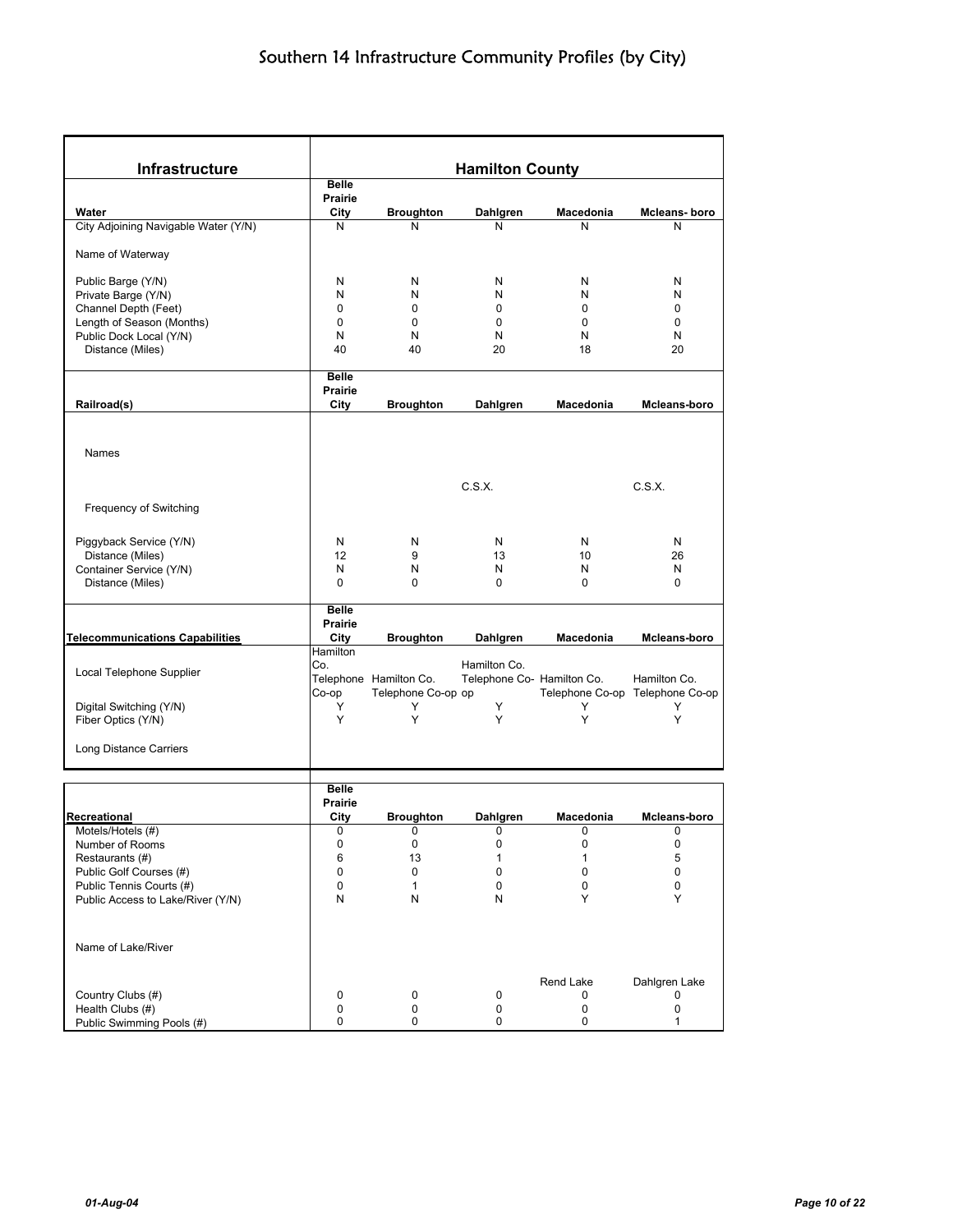| <b>Infrastructure</b>                       | <b>Hardin County</b>           |                         |                      |                   | <b>Johnson County</b> |                |
|---------------------------------------------|--------------------------------|-------------------------|----------------------|-------------------|-----------------------|----------------|
| <b>Transportation</b>                       | Cave In<br><b>Rock</b>         | Elizabeth-town          | <b>Rosiclare</b>     | <b>Cypress</b>    | Goreville             | Vienna         |
| <b>MotorCarrier</b>                         |                                |                         |                      |                   |                       |                |
| Highways                                    |                                |                         |                      |                   |                       |                |
| Federal                                     | 0                              | 0                       | 0                    | 2                 | $\overline{c}$        | 1              |
| State                                       | 2                              | $\overline{2}$          | $\overline{2}$       | $\mathbf{1}$      | $\overline{2}$        | $\overline{2}$ |
| Interstate                                  |                                |                         |                      |                   | $I-57, I-24$          | $I-24$         |
| Nearest Interchange (Y/N)                   | $-24$<br>N                     | $I-24$<br>N             | $I-24, I-57$<br>N    | $-57$<br>N        | N                     | Υ              |
|                                             | 50                             | 38                      | 50                   | $\Omega$          | $\overline{2}$        | $\Omega$       |
| Distance (Miles)<br>Motor Freight Terminals | $\overline{2}$                 | 2                       | $\overline{2}$       | $\Omega$          | 0                     | $\mathbf 0$    |
| <b>Local Carriers</b>                       | 30                             | 30                      | 30                   | 4                 | 0                     | $\overline{2}$ |
| <b>Interstate Carriers</b>                  | 5                              | 5                       | 5                    | 4                 | 4                     | $\Omega$       |
| <b>Intrastate Carriers</b>                  | $\Omega$                       | $\Omega$                | 0                    | 4                 | 4                     | $\Omega$       |
| Package Delivery Service (Y/N)              | Y                              | Y                       | Υ                    | Υ                 | Υ                     | Υ              |
| Commercial Bus Service (Y/N)                | N                              | N                       | N                    | N                 | N                     | Υ              |
|                                             |                                |                         |                      |                   |                       |                |
|                                             |                                |                         |                      |                   |                       |                |
|                                             | Cave In                        |                         |                      |                   |                       |                |
| Air                                         | <b>Rock</b>                    | Elizabeth-town          | <b>Rosiclare</b>     | <b>Cypress</b>    | Goreville             | Vienna         |
|                                             |                                |                         |                      |                   |                       |                |
| <b>Nearest Commercial Airport</b>           | Williamson Barkley             |                         | Barkley              |                   | Williamson            | Williamson     |
|                                             | Co.                            | Regional,               | Regional,            | Williamson        |                       | Co.            |
|                                             | Regional                       | Paducah KY.             | Paducah KY.<br>N     | Co. Regional      | Co. Regional          | Regional       |
| Local (Y/N)                                 | N                              | N<br>50                 |                      | N                 | N<br>14               | N              |
| Distance (Miles)                            | 63                             | $\overline{2}$          | 50<br>$\overline{2}$ | 44                | 1                     | 28<br>1        |
| <b>Commercial Airlines</b>                  | $\mathbf{1}$<br>$\overline{2}$ | $\overline{7}$          | $\overline{7}$       | $\mathbf{1}$<br>4 | 4                     | 4              |
| Flights per day                             |                                |                         |                      |                   |                       |                |
|                                             |                                |                         |                      |                   |                       | Williamson     |
| <b>Nearest Public Airport</b>               |                                | Harrisburg- Harrisburg- | Harrisburg-          | Williamson        | Williamson            | Co.            |
|                                             | Raleigh                        | Raleigh                 | Raleigh              | Co. Regional      | Co. Regional          | Regional       |
| Local (Y/N)                                 | N                              | N                       | N                    | N                 | N                     | N              |
| Distance (Miles)                            | 37                             | 36                      | 36                   | 44                | 14                    | 28             |
| Type of Surface                             | Asphalt                        | Asphalt                 | Asphalt              | Asphalt           | Asphalt               | Asphalt        |
| Longest Runway (Feet)                       | 4000                           | 4000                    | 4000                 | 4005              | 4005                  | 4005           |
| Runway lighted (Y/N)                        | Y                              | Y                       | Y                    | Y                 | Y                     | Y              |
| Fuel Available (Y/N)                        | Y                              | Y                       | Y                    | Y                 | Y                     | Y              |
| Charter Service Available (Y/N)             | Y                              | Y                       | Y                    | N                 | N                     | N              |
| Pvt. Storage Available (Y/N)                | Υ                              | Y                       | Υ                    | Υ                 | Υ                     | Υ              |
| Pvt. Maintenance Available (Y/N)            | Υ                              | Υ                       | Υ                    | N                 | N                     | N              |
|                                             |                                |                         |                      |                   |                       |                |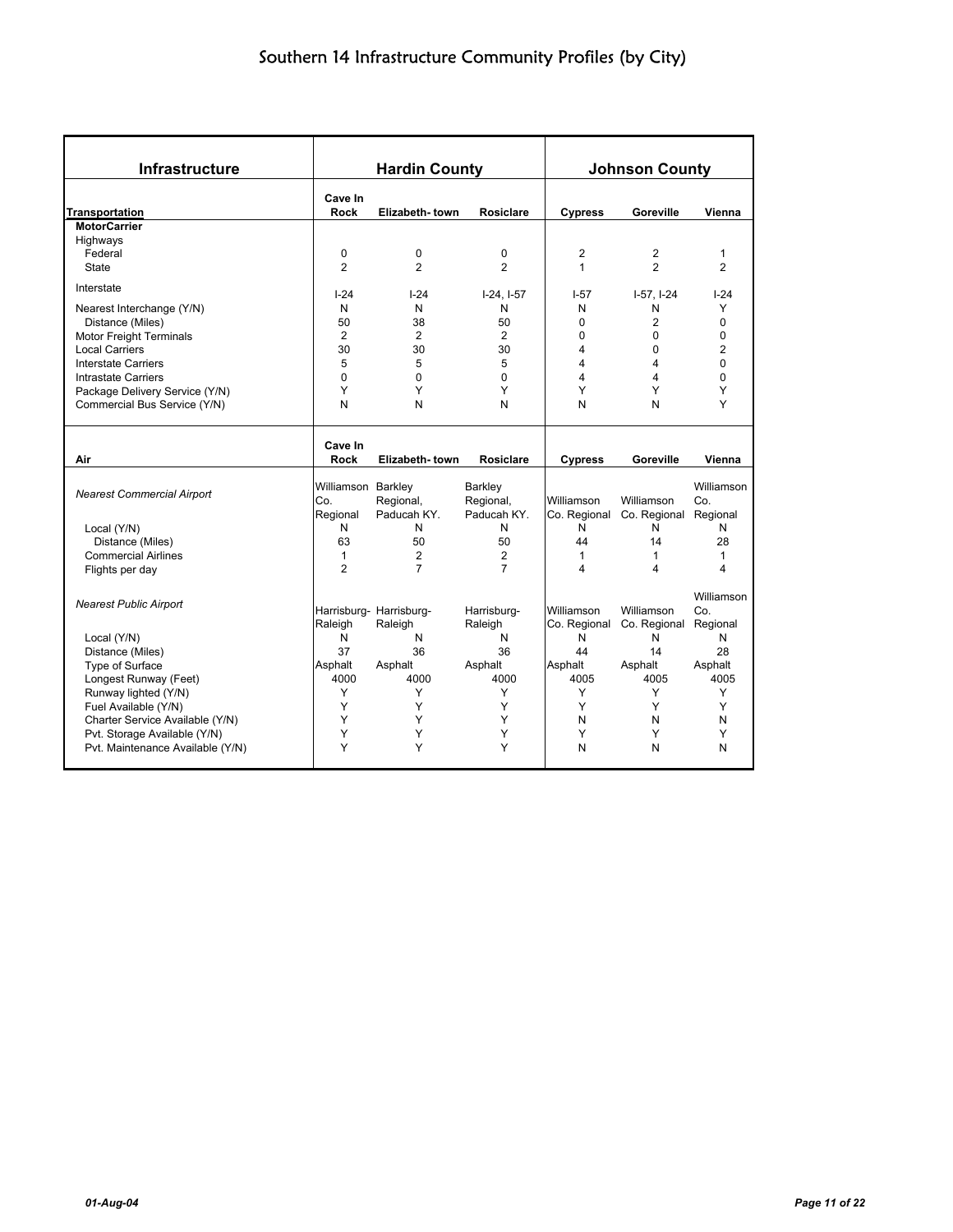| Infrastructure                                      |                  | <b>Hardin County</b>       |                  |                | <b>Johnson County</b>     |                              |  |  |
|-----------------------------------------------------|------------------|----------------------------|------------------|----------------|---------------------------|------------------------------|--|--|
|                                                     |                  |                            |                  |                |                           |                              |  |  |
| Water                                               | Cave In<br>Rock  | Elizabeth-town             | <b>Rosiclare</b> | <b>Cypress</b> | Goreville                 | Vienna                       |  |  |
| City Adjoining Navigable Water (Y/N)                | Y                | Y                          | Y                | N              | N                         | N                            |  |  |
|                                                     |                  |                            |                  |                |                           |                              |  |  |
| Name of Waterway                                    |                  |                            |                  |                |                           |                              |  |  |
| Public Barge (Y/N)                                  | N                | Ohio River Ohio River<br>N | Ohio River<br>N  | N              | N                         | N                            |  |  |
| Private Barge (Y/N)                                 | N                | N                          | N                | N              | N                         | N                            |  |  |
| Channel Depth (Feet)                                | 13               | 20                         | 20               | 0              | 0                         | 0                            |  |  |
| Length of Season (Months)                           | 12               | 12                         | 12               | 0              | 0                         | 0                            |  |  |
| Public Dock Local (Y/N)                             | N                | Y                          | N                | N              | N                         | N                            |  |  |
| Distance (Miles)                                    | 12               | $\mathbf{1}$               | 1                | 0              | 5                         | 0                            |  |  |
|                                                     | Cave In          |                            |                  |                |                           |                              |  |  |
| Railroad(s)                                         | Rock             | Elizabeth-town             | <b>Rosiclare</b> | <b>Cypress</b> | Goreville                 | Vienna                       |  |  |
|                                                     |                  |                            |                  |                |                           |                              |  |  |
|                                                     |                  |                            |                  |                |                           |                              |  |  |
| Names                                               |                  |                            |                  |                | <b>Burlington</b>         |                              |  |  |
|                                                     |                  |                            |                  |                | Northern/                 |                              |  |  |
|                                                     |                  |                            |                  |                | Santa Fe                  |                              |  |  |
| Frequency of Switching                              |                  |                            |                  |                |                           |                              |  |  |
|                                                     |                  |                            |                  |                |                           |                              |  |  |
| Piggyback Service (Y/N)                             | N                | N                          | N                | N              | N                         | N                            |  |  |
| Distance (Miles)                                    | 30               | 30                         | 30               | 153            | 135                       | 146                          |  |  |
| Container Service (Y/N)<br>Distance (Miles)         | N<br>$\mathbf 0$ | N<br>0                     | N<br>0           | N<br>153       | 135<br>153                | N<br>146                     |  |  |
|                                                     |                  |                            |                  |                |                           |                              |  |  |
|                                                     | Cave In          |                            |                  |                |                           |                              |  |  |
| <b>Telecommunications Capabilities</b>              | Rock             | Elizabeth-town             | <b>Rosiclare</b> | <b>Cypress</b> | Goreville                 | Vienna                       |  |  |
|                                                     |                  |                            |                  |                |                           |                              |  |  |
| Local Telephone Supplier                            |                  |                            |                  |                |                           |                              |  |  |
|                                                     | Shawnee          | Shawnee                    | Shawnee          | Verizon        | Verizon                   | Verizon                      |  |  |
| Digital Switching (Y/N)                             | Y                | Y                          | Y                | Y              | Υ                         | Y                            |  |  |
| Fiber Optics (Y/N)                                  | Y                | Y                          | Y                | Y              | Υ                         | Y                            |  |  |
| Long Distance Carriers                              |                  |                            |                  |                |                           | AT&T,<br>Sprint,             |  |  |
|                                                     |                  |                            |                  |                | AT&T, Sprint AT&T, Sprint | Verizon                      |  |  |
|                                                     |                  |                            |                  |                |                           |                              |  |  |
|                                                     | Cave In          |                            |                  |                |                           |                              |  |  |
| Recreational                                        | Rock             | Elizabeth-town             | <b>Rosiclare</b> | <b>Cypress</b> | Goreville                 | Vienna                       |  |  |
| Motels/Hotels (#)                                   |                  |                            | 0                | 3              | 5                         | 3                            |  |  |
| Number of Rooms                                     | 8                | 0                          | 0                | 98             | 280                       | 72                           |  |  |
| Restaurants (#)                                     | $\overline{2}$   | 6                          | 6                | 9              | 5                         | 5                            |  |  |
| Public Golf Courses (#)<br>Public Tennis Courts (#) | 1<br>0           | 1<br>1                     | 1<br>1           | 0<br>0         | 0<br>1                    | $\mathbf{1}$<br>$\mathbf{1}$ |  |  |
| Public Access to Lake/River (Y/N)                   | Υ                | Y                          | Y                | Y              | Y                         | Y                            |  |  |
|                                                     |                  |                            |                  |                |                           |                              |  |  |
|                                                     |                  |                            |                  |                | Lake of                   |                              |  |  |
| Name of Lake/River                                  |                  |                            |                  |                | Egypt, Crab               |                              |  |  |
|                                                     |                  |                            |                  |                | Orchard<br>Lake, Little   | Lake of                      |  |  |
|                                                     |                  | Ohio River Ohio River      | Ohio River       | Cache River    | Grassy                    | Egypt                        |  |  |
| Country Clubs (#)                                   | 0                | 0                          | 0                | 0              | 0                         | 0                            |  |  |
| Health Clubs (#)                                    | 0                | 0                          | 0                | 0              | 2                         | 0                            |  |  |
| Public Swimming Pools (#)                           | 0                | 0                          | 0                | 0              | 0                         | 1                            |  |  |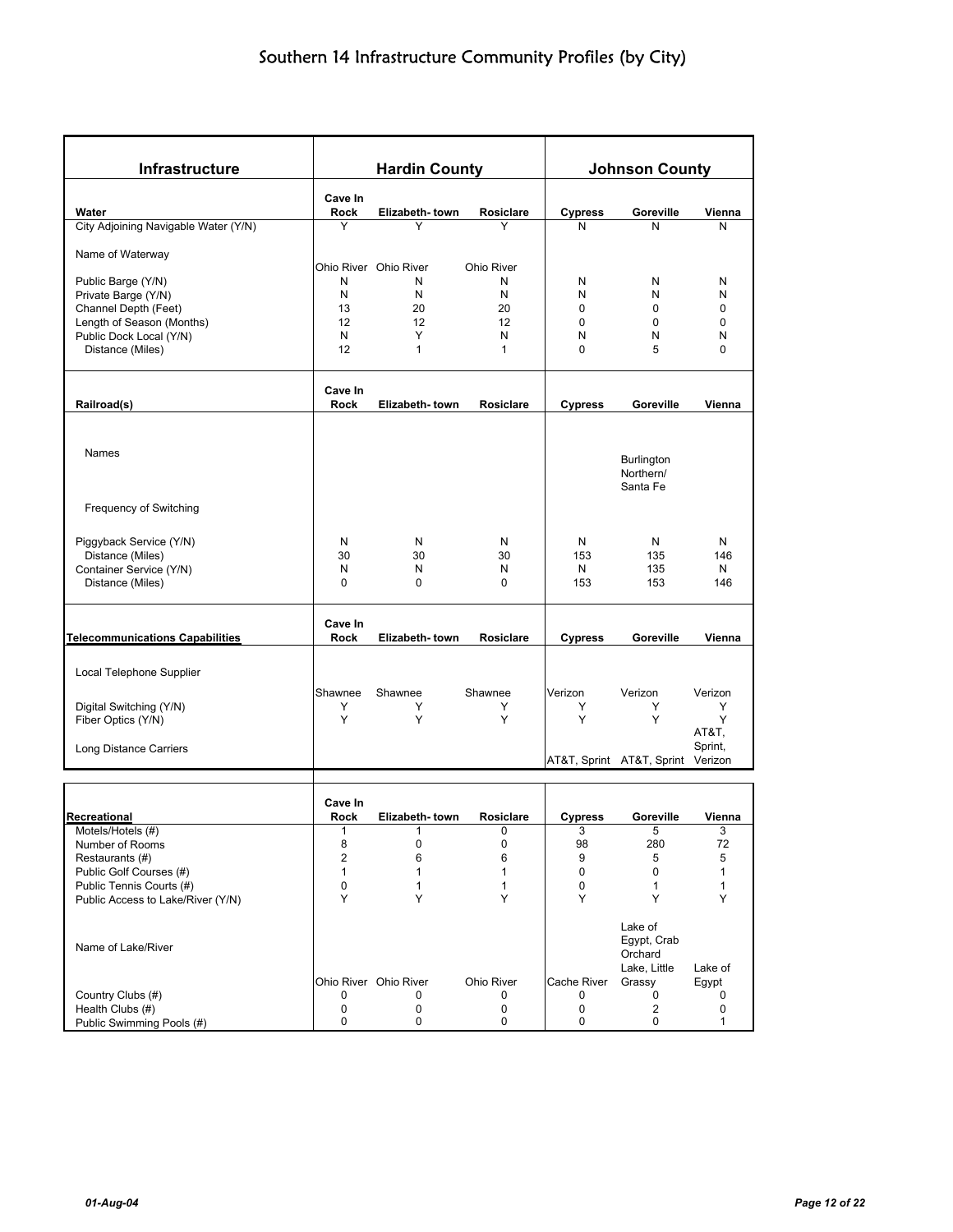| Infrastructure                                                                                                                                                                                                                  |                                                           | <b>Massac County</b>                              |                                                         | <b>Pope County</b>                    |                                                                               |  |
|---------------------------------------------------------------------------------------------------------------------------------------------------------------------------------------------------------------------------------|-----------------------------------------------------------|---------------------------------------------------|---------------------------------------------------------|---------------------------------------|-------------------------------------------------------------------------------|--|
| Transportation                                                                                                                                                                                                                  | <b>Brookport</b>                                          | Joppa                                             | <b>Metropolis</b>                                       | Eddyville                             | Golconda                                                                      |  |
| <b>MotorCarrier</b>                                                                                                                                                                                                             |                                                           |                                                   |                                                         |                                       |                                                                               |  |
| Highways<br>Federal<br><b>State</b>                                                                                                                                                                                             | $\mathbf{1}$<br>$\overline{2}$                            | 1<br>$\overline{2}$                               | 2<br>$\overline{2}$                                     | 0<br>1                                | $\mathbf{1}$<br>$\overline{2}$                                                |  |
| Interstate                                                                                                                                                                                                                      | $I-24$                                                    |                                                   |                                                         |                                       | $I-24$                                                                        |  |
| Nearest Interchange (Y/N)<br>Distance (Miles)<br><b>Motor Freight Terminals</b><br><b>Local Carriers</b><br>Interstate Carriers<br><b>Intrastate Carriers</b><br>Package Delivery Service (Y/N)<br>Commercial Bus Service (Y/N) | Y<br>$\Omega$<br>$\Omega$<br>$\Omega$<br>4<br>4<br>Y<br>N | $1 - 24$<br>N<br>10<br>1<br>4<br>4<br>0<br>Y<br>N | $I - 24$<br>Y<br>0<br>$\Omega$<br>0<br>4<br>4<br>Y<br>N | N<br>30<br>0<br>0<br>0<br>0<br>Y<br>N | N<br>22<br>$\Omega$<br>$\overline{2}$<br>$\overline{2}$<br>$\Omega$<br>Y<br>N |  |
| Air                                                                                                                                                                                                                             | <b>Brookport</b>                                          | Joppa                                             | <b>Metropolis</b>                                       | Eddyville                             | Golconda                                                                      |  |
| <b>Nearest Commercial Airport</b>                                                                                                                                                                                               | <b>Barkley</b><br>Regional,<br>Paducah, KY.               | Barkley<br>Regional,<br>Paducah,<br>KY.           | Barkley Regional, Williamson<br>Paducah, KY.            | Co. Regional                          | Barkley Regional,<br>Paducah, KY.                                             |  |
| Local (Y/N)                                                                                                                                                                                                                     | N                                                         | N                                                 | N                                                       | N                                     | N                                                                             |  |
| Distance (Miles)                                                                                                                                                                                                                | 9                                                         | 24                                                | 15                                                      | 42                                    | 35                                                                            |  |
| <b>Commercial Airlines</b>                                                                                                                                                                                                      | $\overline{c}$                                            | $\overline{2}$                                    | 2                                                       | 1                                     | $\overline{2}$                                                                |  |
| Flights per day                                                                                                                                                                                                                 | $\overline{7}$                                            | $\overline{7}$<br>Barkley                         | $\overline{7}$                                          | $\overline{2}$                        | $\overline{7}$                                                                |  |
| <b>Nearest Public Airport</b>                                                                                                                                                                                                   | Barkley<br>Regional,<br>Paducah, KY.                      | Regional,<br>KY.                                  | Paducah, Barkley Regional, Harrisburg-<br>Paducah, KY.  | Raleigh                               | Metropolis<br>Municipal                                                       |  |
| Local (Y/N)                                                                                                                                                                                                                     | N                                                         | N                                                 | N                                                       | N                                     | N                                                                             |  |
| Distance (Miles)                                                                                                                                                                                                                | 9                                                         | 24                                                | 15                                                      | 25                                    | 27                                                                            |  |
| Type of Surface                                                                                                                                                                                                                 | Asphalt                                                   | Asphalt                                           | Asphalt                                                 | Asphalt                               | Asphalt                                                                       |  |
| Longest Runway (Feet)                                                                                                                                                                                                           | 6499                                                      | 6499                                              | 6499                                                    | 4000                                  | 4000                                                                          |  |
| Runway lighted (Y/N)<br>Fuel Available (Y/N)                                                                                                                                                                                    | Y<br>Y                                                    | Y<br>Y                                            | Y<br>Y                                                  | Y<br>Y                                | Y<br>Y                                                                        |  |
| Charter Service Available (Y/N)                                                                                                                                                                                                 | Y                                                         | Υ                                                 | Υ                                                       | Υ                                     | Y                                                                             |  |
| Pvt. Storage Available (Y/N)                                                                                                                                                                                                    | Y                                                         | Y                                                 | Υ                                                       | Y                                     | Y                                                                             |  |
| Pvt. Maintenance Available (Y/N)                                                                                                                                                                                                | Y                                                         | Y                                                 | Υ                                                       | Y                                     | Y                                                                             |  |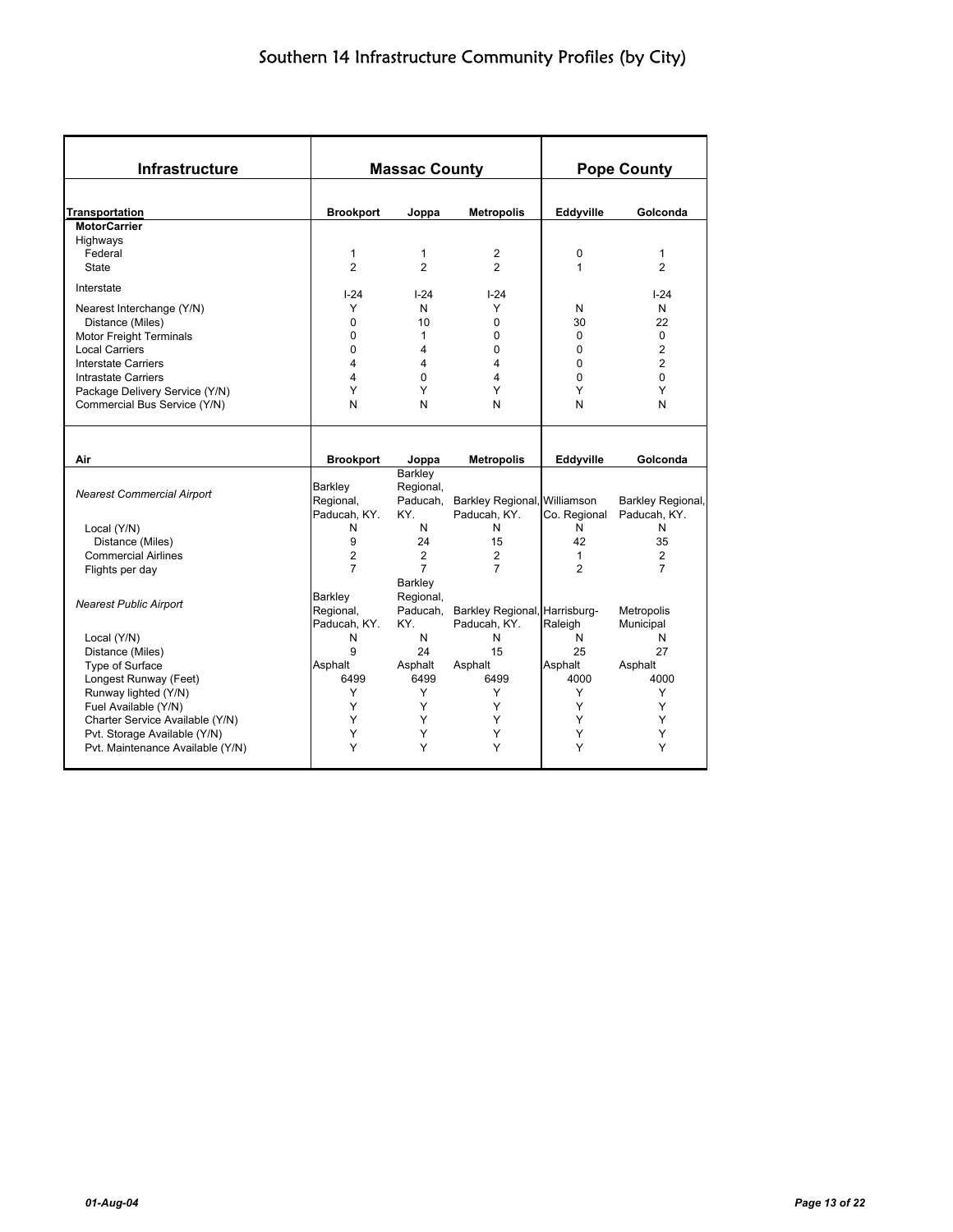| Infrastructure                                       |                     | <b>Massac County</b> |                               | <b>Pope County</b> |                   |  |  |
|------------------------------------------------------|---------------------|----------------------|-------------------------------|--------------------|-------------------|--|--|
|                                                      |                     |                      |                               |                    |                   |  |  |
| Water                                                | <b>Brookport</b>    | Joppa                | <b>Metropolis</b>             | Eddyville          | Golconda          |  |  |
| City Adjoining Navigable Water (Y/N)                 | Y                   |                      |                               | N                  | Y                 |  |  |
|                                                      |                     |                      |                               |                    |                   |  |  |
| Name of Waterway                                     | Ohio River          |                      | Ohio River Ohio River         |                    | <b>Ohio River</b> |  |  |
| Public Barge (Y/N)                                   | N                   | N                    | Y                             | N                  | N                 |  |  |
| Private Barge (Y/N)                                  | Y                   | N                    | Y                             | Ν                  | N                 |  |  |
| Channel Depth (Feet)                                 | 9                   | 9                    | 9                             | $\mathbf 0$        | 24                |  |  |
| Length of Season (Months)<br>Public Dock Local (Y/N) | 12<br>Y             | 8<br>Y               | 12<br>Y                       | $\mathbf 0$<br>Ν   | 12<br>Y           |  |  |
| Distance (Miles)                                     | $\Omega$            | 0                    | 0                             | 12                 | 0                 |  |  |
|                                                      |                     |                      |                               |                    |                   |  |  |
|                                                      |                     |                      |                               |                    |                   |  |  |
| Railroad(s)                                          | <b>Brookport</b>    | Joppa                | <b>Metropolis</b>             | Eddyville          | Golconda          |  |  |
|                                                      |                     |                      |                               |                    |                   |  |  |
| <b>Names</b>                                         |                     |                      | Burlington III. Central Gulf, |                    |                   |  |  |
|                                                      |                     | Northern             | Burlington                    |                    |                   |  |  |
|                                                      |                     | /Santa Fe Northern   |                               |                    |                   |  |  |
| Frequency of Switching                               |                     |                      |                               |                    |                   |  |  |
|                                                      |                     |                      | Both-Daily                    |                    |                   |  |  |
| Piggyback Service (Y/N)                              | N                   | N                    | N                             | N                  | N                 |  |  |
| Distance (Miles)                                     | 172                 | 155                  | 12                            | 26                 | 80                |  |  |
| Container Service (Y/N)                              | N                   | N                    | N                             | N                  | N                 |  |  |
| Distance (Miles)                                     | 172                 | 155                  | 12                            | $\mathbf 0$        | 0                 |  |  |
|                                                      |                     |                      |                               |                    |                   |  |  |
| <b>Telecommunications Capabilities</b>               | <b>Brookport</b>    | Joppa                | <b>Metropolis</b>             | Eddyville          | Golconda          |  |  |
|                                                      |                     |                      |                               |                    |                   |  |  |
| Local Telephone Supplier                             |                     |                      |                               |                    |                   |  |  |
|                                                      | Verizon             | Verizon              | Verizon                       | Verizon            | Verizon           |  |  |
| Digital Switching (Y/N)                              | Y                   | Y                    | Y                             | Y                  | Y                 |  |  |
| Fiber Optics (Y/N)                                   | Y                   | Y                    | Y                             | Y                  | Y                 |  |  |
| Long Distance Carriers                               |                     | AT&T.                | AT&T, MCI,                    |                    |                   |  |  |
|                                                      | AT&T, MCI           | MCI                  | Sprint, Various               |                    |                   |  |  |
|                                                      |                     |                      |                               |                    |                   |  |  |
| Recreational                                         | <b>Brookport</b>    | Joppa                | <b>Metropolis</b>             | Eddyville          | Golconda          |  |  |
| Motels/Hotels (#)                                    | 14                  |                      | 8                             | 0                  |                   |  |  |
| Number of Rooms                                      | 1000                | 437                  | 362                           | 0                  | 20                |  |  |
| Restaurants (#)                                      | 20                  | 10                   | 22                            | 2                  | 5                 |  |  |
| Public Golf Courses (#)                              | 2                   | 1                    | 0                             | 0                  | 0                 |  |  |
| Public Tennis Courts (#)                             | $\mathbf{1}$<br>Y   | $\sqrt{5}$<br>Y      | 2<br>Y                        | 0<br>Ν             | 0<br>Y            |  |  |
| Public Access to Lake/River (Y/N)                    |                     |                      |                               |                    |                   |  |  |
|                                                      |                     |                      |                               |                    |                   |  |  |
| Name of Lake/River                                   | Ohio River,         |                      |                               |                    |                   |  |  |
|                                                      | Kentucky Lake,      |                      |                               |                    |                   |  |  |
|                                                      | <b>Barkley Lake</b> |                      | Ohio River Ohio River         |                    | Ohio River        |  |  |
| Country Clubs (#)<br>Health Clubs (#)                | 1<br>3              | 1<br>1               | 1<br>2                        | 0<br>0             | 0<br>0            |  |  |
| Public Swimming Pools (#)                            | 4                   | 1                    | 1                             | 0                  | 0                 |  |  |
|                                                      |                     |                      |                               |                    |                   |  |  |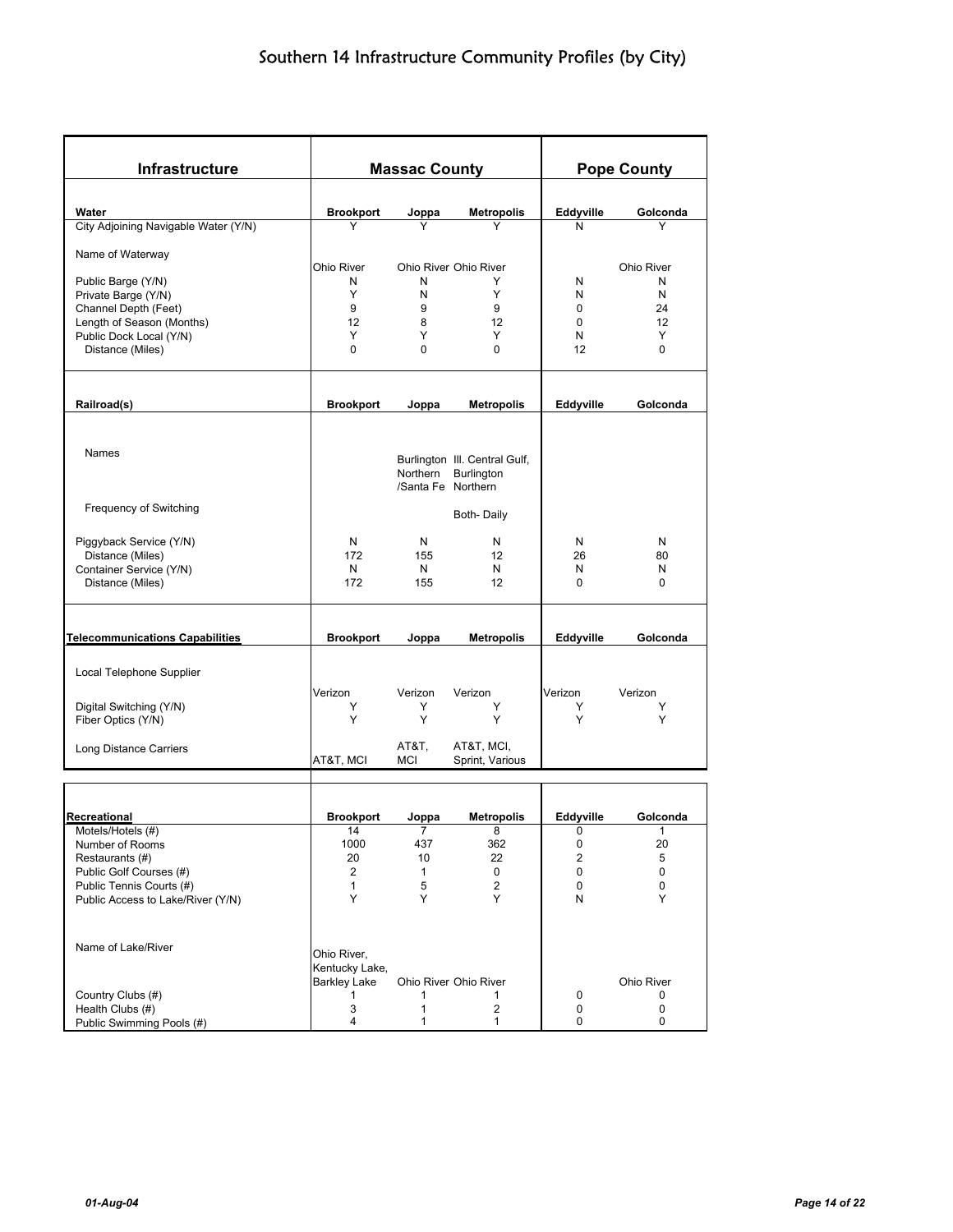| <b>Infrastructure</b>             |                   | <b>Pulaski County</b> |                  |                         |                   |                   |  |  |  |  |
|-----------------------------------|-------------------|-----------------------|------------------|-------------------------|-------------------|-------------------|--|--|--|--|
|                                   | Mound             |                       | <b>New Grand</b> |                         |                   |                   |  |  |  |  |
| <b>Transportation</b>             | City              | <b>Mounds</b>         | Chain            | Olmsted                 | Pulaski           | <b>Ullin</b>      |  |  |  |  |
| <b>MotorCarrier</b>               |                   |                       |                  |                         |                   |                   |  |  |  |  |
| Highways                          |                   |                       |                  |                         |                   |                   |  |  |  |  |
| Federal                           | 1                 | $\overline{2}$        | 1                | $\mathbf{1}$            | 1                 | 1                 |  |  |  |  |
| State                             | $\overline{2}$    | $\mathbf{1}$          | $\mathbf{1}$     | $\mathbf{1}$            | $\mathbf{1}$      | $\mathbf{1}$      |  |  |  |  |
| Interstate                        | $1 - 57$          | $I-57$                | $I-57$           | $I-57$                  | $-57$             | $I-57$            |  |  |  |  |
| Nearest Interchange (Y/N)         | N                 | Y                     | N                | N                       | N                 | Υ                 |  |  |  |  |
| Distance (Miles)                  | 4                 | 0                     | 12               | $\overline{7}$          | $\overline{7}$    | 0                 |  |  |  |  |
| Motor Freight Terminals           | 0                 | 0                     | $\Omega$         | $\mathbf{0}$            | 0                 | 0                 |  |  |  |  |
| <b>Local Carriers</b>             | 3                 | $\overline{2}$        | $\Omega$         | $\overline{4}$          | 4                 | 4                 |  |  |  |  |
| Interstate Carriers               | 4                 | 0                     | 4                | $\overline{4}$          | 4                 | 4                 |  |  |  |  |
| <b>Intrastate Carriers</b>        | 4                 | 0                     | 4                | $\overline{\mathbf{4}}$ | 4                 | 4                 |  |  |  |  |
| Package Delivery Service (Y/N)    | Υ                 | Υ                     | Y                | Y                       | Υ                 | Υ                 |  |  |  |  |
| Commercial Bus Service (Y/N)      | Υ                 | N                     | N                | N                       | N                 | N                 |  |  |  |  |
|                                   |                   |                       |                  |                         |                   |                   |  |  |  |  |
|                                   | <b>Mound</b>      |                       | <b>New Grand</b> |                         |                   |                   |  |  |  |  |
| Air                               | City              | <b>Mounds</b>         | Chain            | Olmsted                 | Pulaski           | <b>Ullin</b>      |  |  |  |  |
|                                   | Williamson        |                       | Williamson       |                         | Williamson        | Williamson        |  |  |  |  |
| <b>Nearest Commercial Airport</b> | Co.               | Williamson            | Co.              | Williamson              | Co.               | Co.               |  |  |  |  |
|                                   | Regional          | Co. Regional          | Regional         | Co. Regional Regional   |                   | Regional          |  |  |  |  |
| Local (Y/N)                       | N                 | N                     | N                | N                       | N                 | N                 |  |  |  |  |
| Distance (Miles)                  | 50                | 49                    | 46               | 45                      | 43                | 40                |  |  |  |  |
|                                   |                   | 1                     |                  | $\mathbf{1}$            |                   |                   |  |  |  |  |
| <b>Commercial Airlines</b>        | $\mathbf{1}$<br>4 | 4                     | 1<br>4           | 4                       | $\mathbf{1}$<br>4 | $\mathbf{1}$<br>4 |  |  |  |  |
| Flights per day                   |                   |                       |                  |                         |                   |                   |  |  |  |  |
| <b>Nearest Public Airport</b>     |                   |                       | Williamson       |                         |                   |                   |  |  |  |  |
|                                   | Cairo             | Cairo                 | Co.              | Cairo                   | Cairo             | Cairo             |  |  |  |  |
|                                   | Regional          | Regional              | Regional         | Regional                | Regional          | Regional          |  |  |  |  |
| Local (Y/N)                       | N                 | N                     | N                | N                       | N                 | N                 |  |  |  |  |
| Distance (Miles)                  | 8                 | $\overline{7}$        | 46               | 17                      | 16                | 20                |  |  |  |  |
| Type of Surface                   | Asphalt           | Asphalt               | Asphalt          | Asphalt                 | Asphalt           | Asphalt           |  |  |  |  |
| Longest Runway (Feet)             | 4005              | 4005                  | 6503             | 4005                    | 4005              | 4005              |  |  |  |  |
| Runway lighted (Y/N)              | Υ                 | Y                     | Y                | Y                       | Y                 | Υ                 |  |  |  |  |
| Fuel Available (Y/N)              | Y                 | Y                     | Y                | Y                       | Y                 | Y                 |  |  |  |  |
| Charter Service Available (Y/N)   | N                 | N                     | Y                | N                       | N                 | N                 |  |  |  |  |
|                                   |                   |                       |                  |                         |                   |                   |  |  |  |  |
| Pvt. Storage Available (Y/N)      | Y                 | Y                     | Y                | Y                       | Y                 | Y                 |  |  |  |  |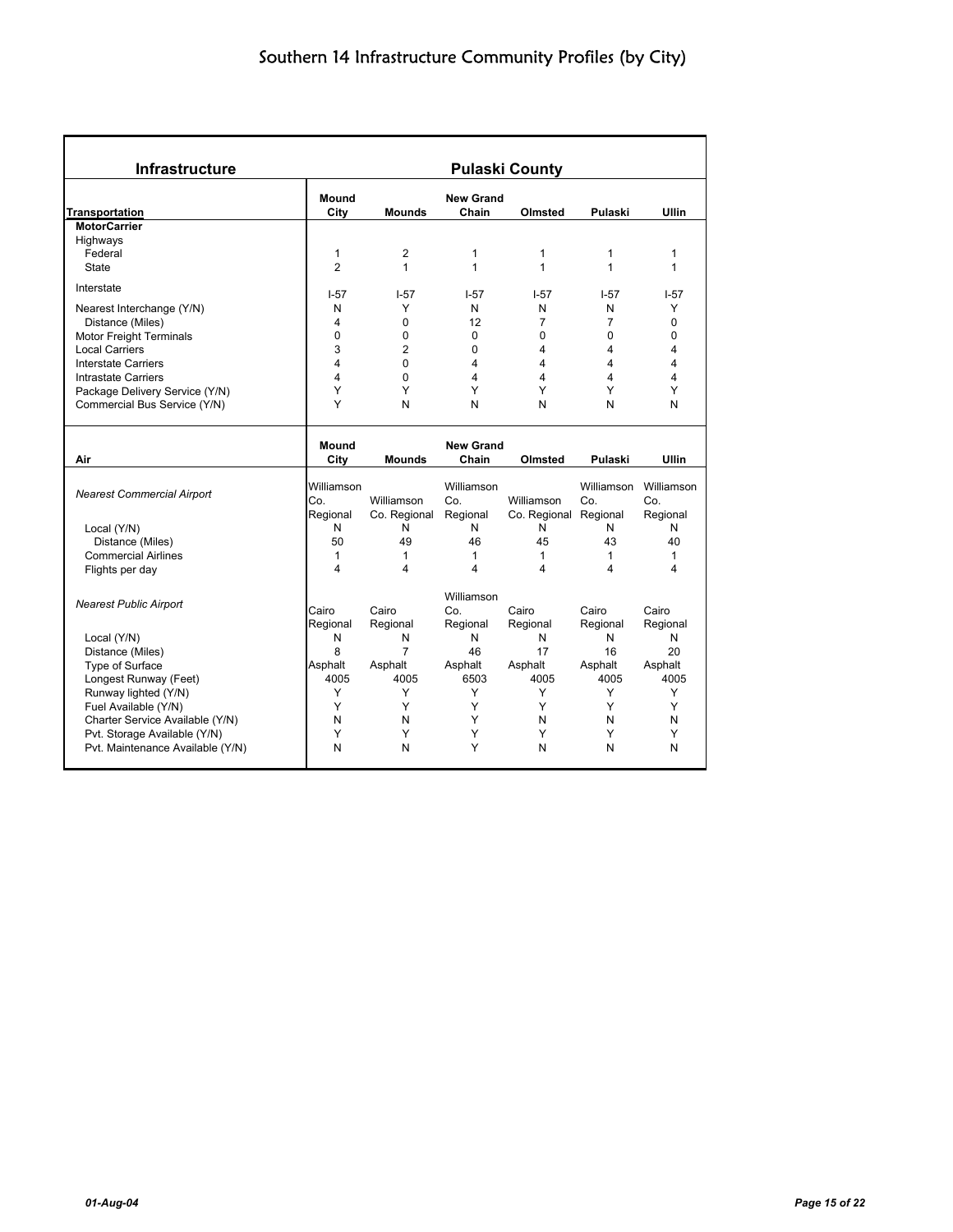| Infrastructure                                | <b>Pulaski County</b> |                        |                  |            |                |                        |  |
|-----------------------------------------------|-----------------------|------------------------|------------------|------------|----------------|------------------------|--|
|                                               | Mound                 |                        | <b>New Grand</b> |            |                |                        |  |
| Water                                         | City                  | Mounds                 | Chain            | Olmsted    | Pulaski        | Ullin                  |  |
| City Adjoining Navigable Water (Y/N)          | Υ                     | N                      | Y                | Υ          | N              | N                      |  |
| Name of Waterway                              |                       |                        |                  |            |                |                        |  |
|                                               | <b>Ohio River</b>     |                        | Ohio River       | Ohio River |                |                        |  |
| Public Barge (Y/N)                            | N                     | N                      | N                | N          | N              | N                      |  |
| Private Barge (Y/N)                           | Υ                     | N                      | N                | N          | N              | N                      |  |
| Channel Depth (Feet)                          | 9                     | 0                      | 9                | 9          | 0              | 0                      |  |
| Length of Season (Months)                     | 12                    | 0                      | 12               | 0          | 0              | 0                      |  |
| Public Dock Local (Y/N)                       | N                     | N                      | Υ                | Y          | N              | N                      |  |
| Distance (Miles)                              | $\mathbf 0$           | 10                     | 0                | 0          | $\overline{7}$ | 8                      |  |
|                                               | Mound                 |                        | <b>New Grand</b> |            |                |                        |  |
| Railroad(s)                                   | City                  | <b>Mounds</b>          | Chain            | Olmsted    | Pulaski        | Ullin                  |  |
|                                               |                       |                        |                  |            |                |                        |  |
|                                               |                       |                        |                  |            |                |                        |  |
| Names                                         |                       | Canadian               |                  |            |                |                        |  |
|                                               |                       | National,              |                  |            |                | Canadian               |  |
|                                               | <b>ICN</b>            | CSX, NAFTA             |                  |            |                | National               |  |
| Frequency of Switching                        |                       |                        |                  |            |                |                        |  |
|                                               |                       |                        |                  |            |                |                        |  |
|                                               | N                     | N                      | N                | N          | N              | N                      |  |
| Piggyback Service (Y/N)<br>Distance (Miles)   | 144                   | 45                     | 137              | 161        | 163            | 155                    |  |
| Container Service (Y/N)                       | N                     | N                      | N                | N          | N              | N                      |  |
| Distance (Miles)                              | 144                   | 45                     | 137              | 161        | 163            | 155                    |  |
|                                               |                       |                        |                  |            |                |                        |  |
|                                               | Mound                 |                        | <b>New Grand</b> |            |                |                        |  |
| <b>Telecommunications Capabilities</b>        | City                  | <b>Mounds</b>          | Chain            | Olmsted    | Pulaski        | Ullin                  |  |
|                                               |                       |                        |                  |            |                |                        |  |
| Local Telephone Supplier                      |                       |                        |                  |            |                |                        |  |
|                                               | Ameritech             | Ameritech              | Verizon          | Ameritech  | Verizon        | Verizon                |  |
| Digital Switching (Y/N)                       | Y                     | Y                      | Y                | Y          | Y              | Y                      |  |
| Fiber Optics (Y/N)                            | N                     | N                      | Υ                | N          | Υ              | Y                      |  |
|                                               | AT&T,                 | AT&T, Sprint,          |                  |            | AT&T,          | AT&T,                  |  |
| Long Distance Carriers                        | Sprint                | <b>MCI</b>             | AT&T, MCI AT&T   |            | Sprint, MCI    | Sprint, MCI            |  |
|                                               |                       |                        |                  |            |                |                        |  |
|                                               | Mound                 |                        | <b>New Grand</b> |            |                |                        |  |
| Recreational                                  | City                  | Mounds                 | Chain            | Olmsted    | Pulaski        | Ullin                  |  |
| Motels/Hotels (#)                             | 6                     | 6                      | 3                |            | 3              | 3                      |  |
| Number of Rooms                               | 121                   | 121                    | 98               | 40         | 88             | 54                     |  |
| Restaurants (#)                               | 8                     | $\mathbf{1}$           | 3                | 6          | 2              | 4                      |  |
| Public Golf Courses (#)                       | 0                     | $\mathbf{1}$           | 0                | 1          | 0              | 1                      |  |
| Public Tennis Courts (#)                      | 0                     | 1                      | 1                | 1          | 0              | 2                      |  |
| Public Access to Lake/River (Y/N)             | Y                     | Y                      | Y                | Y          | Y              | Y                      |  |
|                                               |                       |                        |                  |            |                | Ohio,                  |  |
|                                               |                       |                        |                  |            | Dongola        | Mississippi<br>& Cache |  |
| Name of Lake/River                            |                       |                        |                  |            | Lake,          | Rivers,                |  |
|                                               |                       |                        |                  |            | Mermet         | Horseshoe              |  |
|                                               |                       | Ohio River Cache River | Ohio River       | Ohio River | Lake           | Lake                   |  |
|                                               | 1                     | 1                      | 1                | 1          | 0              | 0                      |  |
| Country Clubs (#)                             |                       |                        |                  |            |                |                        |  |
| Health Clubs (#)<br>Public Swimming Pools (#) | 0<br>0                | 0<br>0                 | 0<br>0           | 0<br>0     | 0<br>0         | 0<br>0                 |  |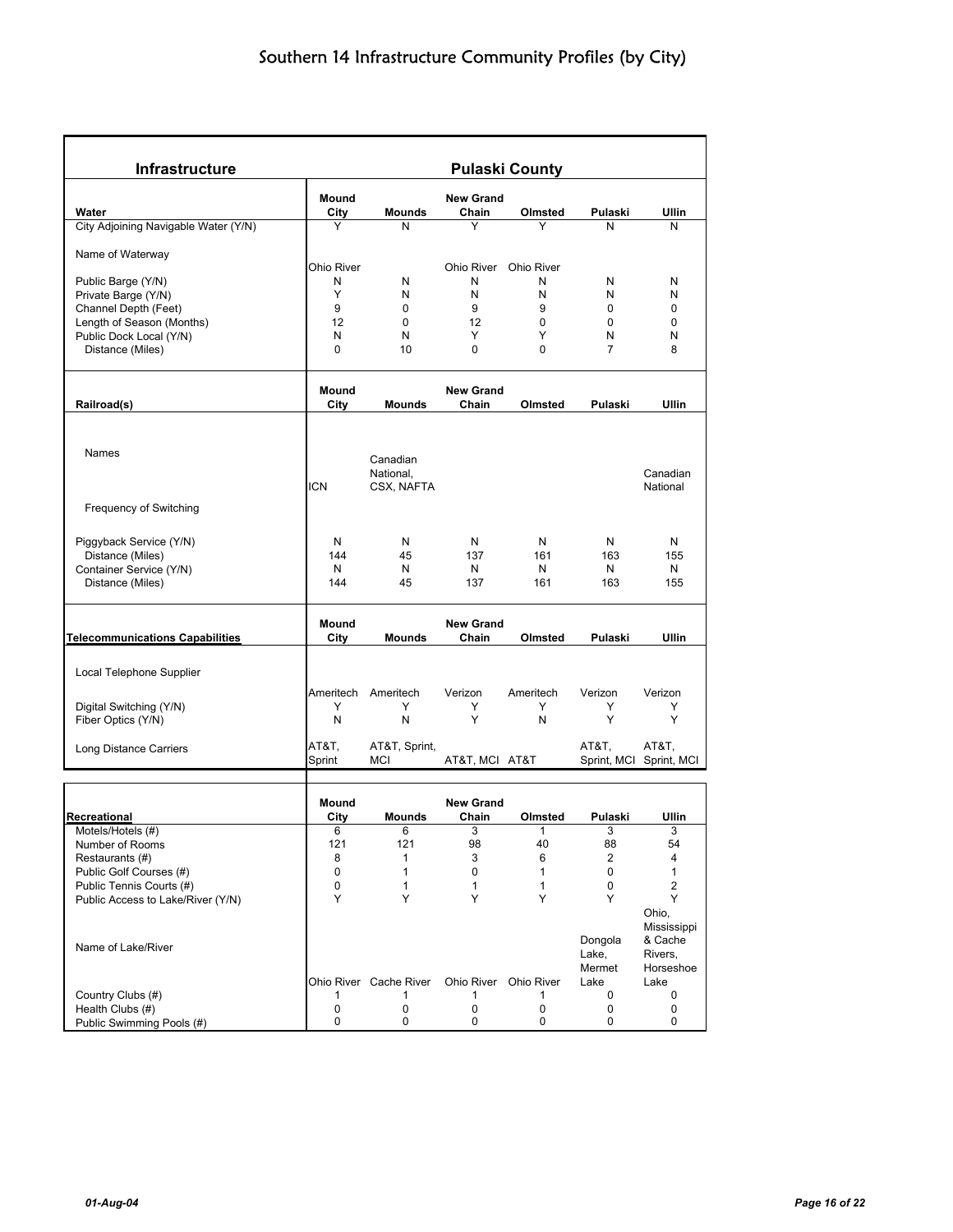|                                   |                  | <b>Saline County</b>    |                |                |                |                       |                                     |
|-----------------------------------|------------------|-------------------------|----------------|----------------|----------------|-----------------------|-------------------------------------|
| <b>Transportation</b>             | Carrier<br>Mills | Eldorado                | Galatia        | Harrisburg     | Muddy          | Raleigh               | <b>Stonefort</b>                    |
| <b>MotorCarrier</b>               |                  |                         |                |                |                |                       |                                     |
| Highways                          |                  |                         |                |                |                |                       |                                     |
| Federal                           | 1                | 1                       | $\mathbf 0$    | 1              | $\mathbf{1}$   | 1                     | $\mathbf 1$                         |
| State                             | 4                | 3                       | $\mathbf{1}$   | 3              | 3              | 1                     | $\Omega$                            |
| Interstate                        | $I-57, I24$      | I-57, I-64, I24         | $1-57$         | $I-57, I24$    | $1 - 57$       | $I-57$                | $I-57, I24$                         |
| Nearest Interchange (Y/N)         | N                | N                       | N              | N              | N              | N                     | N                                   |
| Distance (Miles)                  | 23               | 30                      | 23             | 23             | 25             | 27                    | 17                                  |
| <b>Motor Freight Terminals</b>    | $\Omega$         | 3                       | $\Omega$       | $\overline{2}$ | $\Omega$       | 3                     | $\Omega$                            |
| <b>Local Carriers</b>             | $\mathbf 0$      | 3                       | 3              | $\mathbf 0$    | 3              | 3                     | 3                                   |
| <b>Interstate Carriers</b>        | $\mathbf 0$      | 14                      | $\Omega$       | 9              | 14             | 14                    | 14                                  |
| <b>Intrastate Carriers</b>        | $\mathbf 0$      | $\Omega$                | 3              | $\mathbf 0$    | $\Omega$       | $\mathbf 0$           | $\Omega$                            |
| Package Delivery Service (Y/N)    | Υ                | Y                       | Υ              | Y              | Υ              | Υ                     | Υ                                   |
| Commercial Bus Service (Y/N)      | N                | Y                       | N              | N              | N              | N                     | N                                   |
| Air                               | Carrier<br>Mills | Eldorado                | Galatia        | Harrisburg     | Muddy          | Raleigh               | <b>Stonefort</b>                    |
|                                   |                  |                         |                |                |                |                       |                                     |
| <b>Nearest Commercial Airport</b> | Williamson       |                         | Williamson     |                |                | Williamson Williamson |                                     |
|                                   | Co.              | Williamson              | Co.            | Williamson Co. | Co.            | Co.                   | Williamson Co.                      |
|                                   | Regional         | Co. Regional            | Regional       | Regional       | Regional       | Regional              | Regional                            |
| Local (Y/N)                       | N                | N                       | Ν              | N              | N              | N                     | N                                   |
| Distance (Miles)                  | 27               | 28                      | 36             | 27             | 28             | 35                    | 27                                  |
| <b>Commercial Airlines</b>        | 1                | $\mathbf{1}$            | $\mathbf{1}$   | $\mathbf{1}$   | $\mathbf{1}$   | $\mathbf{1}$          | $\mathbf{1}$                        |
| Flights per day                   | $\overline{2}$   | 3                       | $\overline{2}$ | $\overline{2}$ | $\mathcal{P}$  | $\mathfrak{p}$        | $\overline{2}$                      |
| <b>Nearest Public Airport</b>     |                  | Harrisburg- Harrisburg- | Harrisburg-    | Harrisburg-    |                |                       | Harrisburg- Harrisburg- Harrisburg- |
|                                   | Raleigh          | Raleigh                 | Raleigh        | Raleigh        | Raleigh        | Raleigh               | Raleigh                             |
| Local (Y/N)                       | N                | N                       | N              | N              | N              | Y                     | N                                   |
| Distance (Miles)                  | 13               | $\overline{7}$          | 6              | 3              | $\overline{7}$ | $\Omega$              | 19                                  |
| Type of Surface                   | Asphalt          | Concrete                | Asphalt        | Asphalt        | Asphalt        | Asphalt               | Asphalt                             |
| Longest Runway (Feet)             | 4000             | 3800                    | 4000           | 4000           | 4000           | 4000                  | 4000                                |
| Runway lighted (Y/N)              | Y                | Y                       | Y              | Υ              | Y              | Y                     | Y                                   |
| Fuel Available (Y/N)              | Y                | Υ                       | Y              | Y              | Y              | Y                     | Y                                   |
| Charter Service Available (Y/N)   | Y                | Y                       | Υ              | Y              | Y              | Y                     | Y                                   |
| Pvt. Storage Available (Y/N)      | Y                | Y                       | Y              | Y              | Υ              | Y                     | Υ                                   |
| Pvt. Maintenance Available (Y/N)  | Y                | Υ                       | Υ              | Y              | Υ              | Υ                     | Υ                                   |

Ŧ.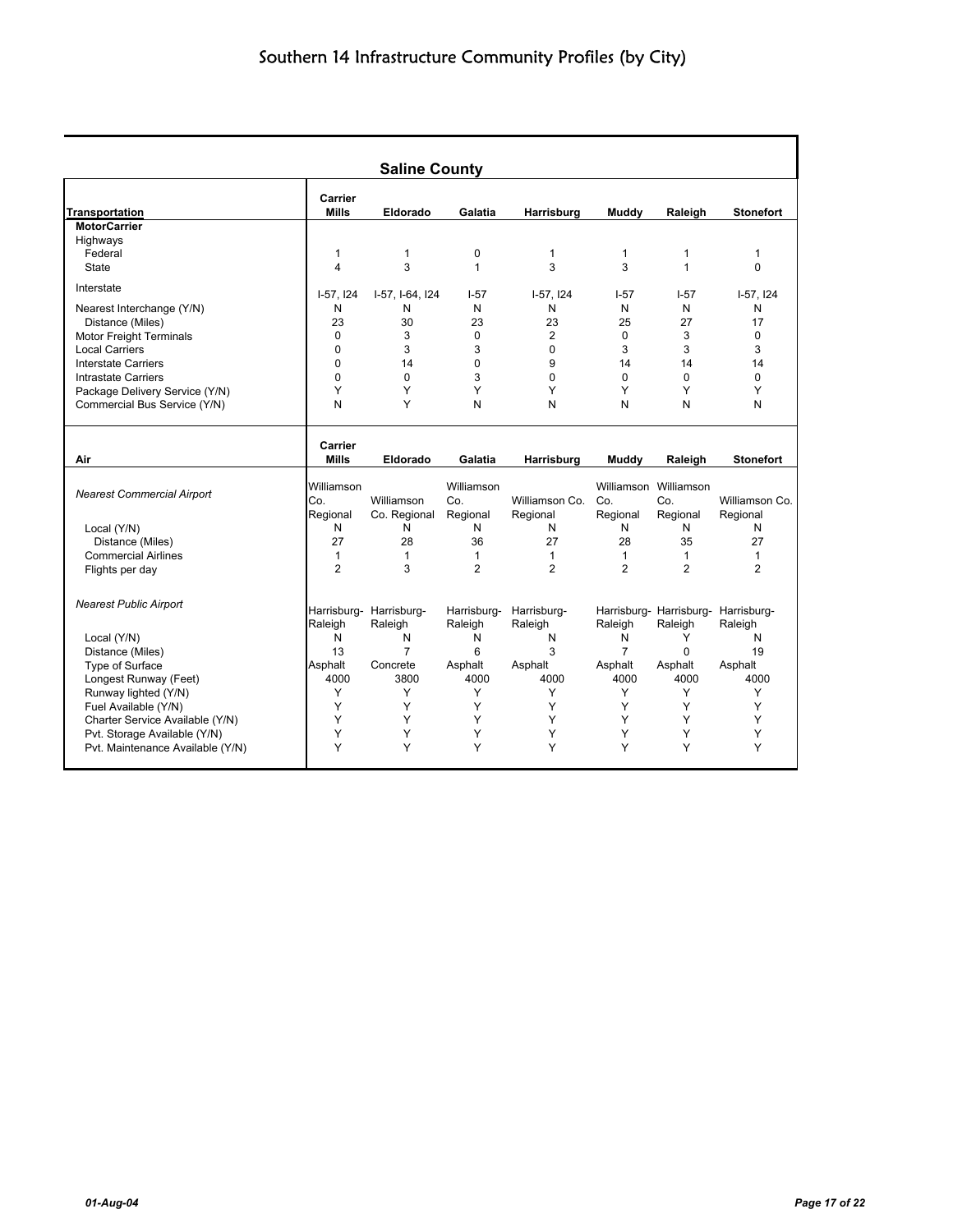|                                        |                  | <b>Saline County</b>    |                |                |                         |                      |                  |
|----------------------------------------|------------------|-------------------------|----------------|----------------|-------------------------|----------------------|------------------|
| Water                                  | Carrier<br>Mills | Eldorado                | Galatia        | Harrisburg     | Muddy                   | Raleigh              | <b>Stonefort</b> |
| City Adjoining Navigable Water (Y/N)   | N                | N                       | N              | N              | N                       | N                    | N                |
| Name of Waterway                       |                  |                         |                |                |                         |                      |                  |
| Public Barge (Y/N)                     | N                | N                       | N              | N              | N                       | N                    | N                |
| Private Barge (Y/N)                    | N                | N                       | N              | N              | N                       | N                    | N                |
| Channel Depth (Feet)                   | 0                | $\mathbf 0$             | 0              | $\mathbf 0$    | 0                       | 0                    | 0                |
| Length of Season (Months)              | 0                | $\mathbf 0$             | 0              | 0              | 0                       | 0                    | 0                |
| Public Dock Local (Y/N)                | N                | N                       | N              | N              | N                       | N                    | N                |
| Distance (Miles)                       | 21               | 24                      | 36             | 23             | 25                      | 35                   | 15               |
|                                        | Carrier<br>Mills | Eldorado                | Galatia        |                |                         |                      | <b>Stonefort</b> |
| Railroad(s)                            |                  |                         |                | Harrisburg     | Muddy                   | Raleigh              |                  |
| Names                                  |                  |                         |                |                |                         |                      |                  |
|                                        |                  | III. Central<br>Gulf    |                |                |                         |                      |                  |
| Frequency of Switching                 |                  |                         |                |                |                         |                      |                  |
| Piggyback Service (Y/N)                | N                | N                       | N              | N              | N                       | N                    | N                |
| Distance (Miles)                       | 14               | 45                      | $\overline{7}$ | $\overline{7}$ | $\overline{7}$          | $\overline{7}$       | 10               |
| Container Service (Y/N)                | Ν                | N                       | N              | N              | N                       | N                    | N                |
| Distance (Miles)                       | 0                | $\Omega$                | 0              | $\Omega$       | $\Omega$                | 0                    | 0                |
| <b>Telecommunications Capabilities</b> | Carrier<br>Mills | Eldorado                | Galatia        | Harrisburg     | Muddy                   | Raleigh              | <b>Stonefort</b> |
|                                        |                  |                         |                |                |                         |                      |                  |
| Local Telephone Supplier               | Verizon          | Verizon                 | Verizon        | Verizon        | Verizon                 | Shawnee<br>Telephone | Verizon          |
| Digital Switching (Y/N)                | Y                | N                       | N              | N              | Y                       | Company<br>Υ         | Y                |
| Fiber Optics (Y/N)                     | Y                | Y                       | Y              | Y              | Y                       | Y                    | Y                |
| Long Distance Carriers                 |                  | AT&T, Sprint,           |                | AT&T, Sprint,  |                         |                      |                  |
|                                        |                  | MCI                     |                | MCI            |                         |                      | AT&T             |
|                                        | Carrier          |                         |                |                |                         |                      |                  |
| Recreational                           | Mills            | Eldorado                | Galatia        | Harrisburg     | Muddy                   | Raleigh              | <b>Stonefort</b> |
| Motels/Hotels (#)                      | 4                | z                       | U              | 3              | 3                       | U                    | U                |
| Number of Rooms                        | 200              | 100                     | 0              | 200            | 200                     | 0                    | 0                |
| Restaurants (#)                        | 30               | 40                      | 0              | 50             | 50                      | 0                    | 0                |
| Public Golf Courses (#)                | $\mathbf{1}$     | $\mathbf{1}$            | $\mathbf{1}$   | 1              | $\mathbf{1}$            | 0                    | 1                |
| Public Tennis Courts (#)               | 2                | $\overline{\mathbf{c}}$ | 0              | 4              | $\overline{\mathbf{4}}$ | 0                    | 0                |
| Public Access to Lake/River (Y/N)      | N                | Y                       | N              | N              | N                       | N                    | ${\sf N}$        |
| Name of Lake/River                     |                  |                         |                |                |                         |                      |                  |
|                                        |                  |                         |                |                |                         |                      |                  |
| Country Clubs (#)                      | 1                | $\mathbf{1}$            | 0              | 1              | 1                       | 0                    | $\pmb{0}$        |
| Health Clubs (#)                       | 0                | 0                       | 0              | 0              | $\pmb{0}$               | 0                    | 0                |
| Public Swimming Pools (#)              | 1                | $\mathbf{1}$            | 0              | $\mathbf{2}$   | $\overline{\mathbf{c}}$ | 0                    | 0                |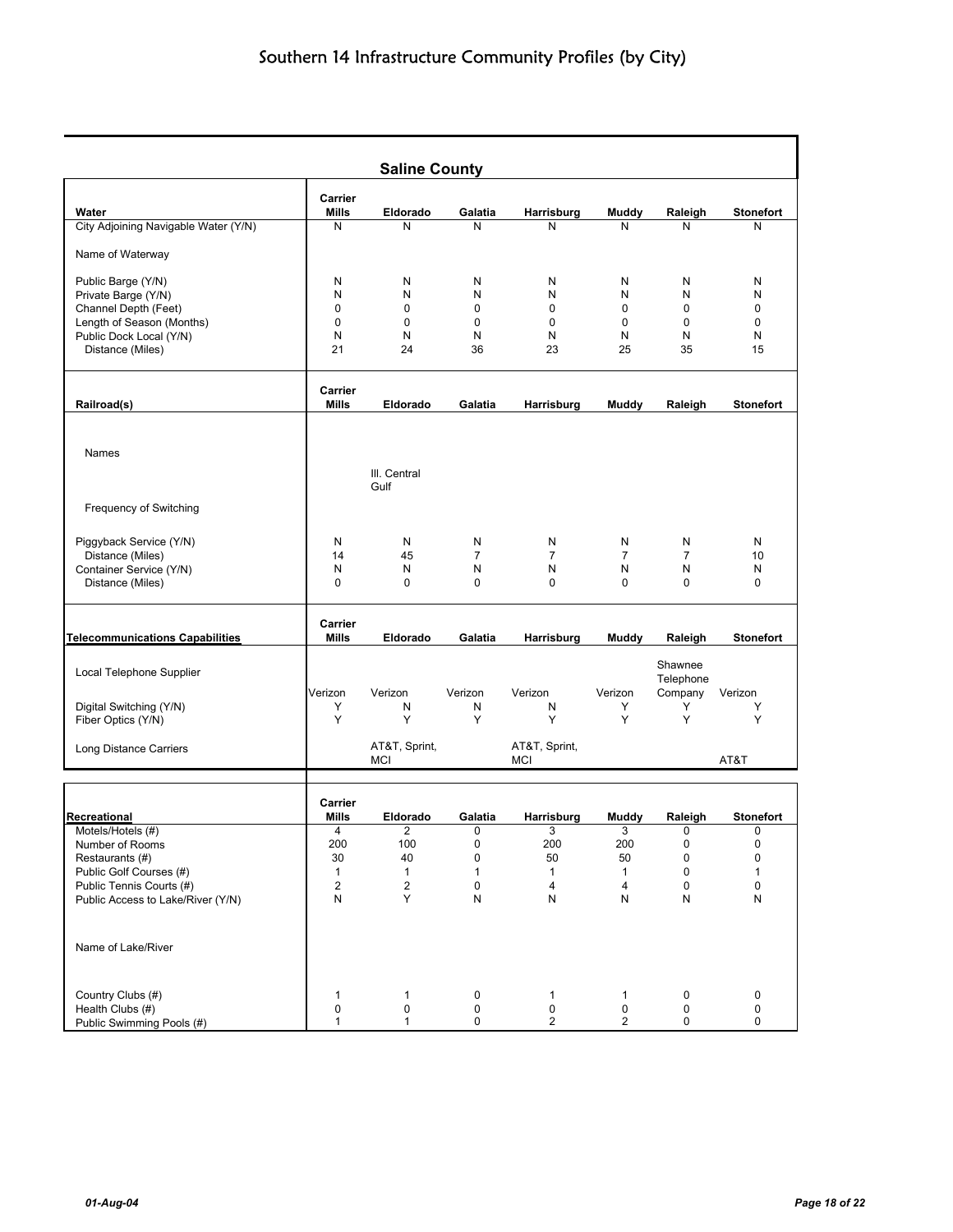| Infrastructure                    |                                     |                               | <b>Union County</b>                 |                   |                            |                                  | <b>Wabash County</b>   |                              |
|-----------------------------------|-------------------------------------|-------------------------------|-------------------------------------|-------------------|----------------------------|----------------------------------|------------------------|------------------------------|
| <b>Transportation</b>             | <b>Alto Pass</b>                    | Anna                          | Cobden                              | Dongola           | Jonesboro                  | <b>Allendale</b>                 | <b>Bellmont</b>        | Mount<br>Carmel              |
| <b>MotorCarrier</b>               |                                     |                               |                                     |                   |                            |                                  |                        |                              |
| Highways                          |                                     |                               |                                     |                   |                            |                                  |                        |                              |
| Federal                           | $\mathbf{1}$                        | $\mathbf{1}$                  | 1                                   | $\mathbf{1}$      | $\mathbf 0$                | $\mathbf{1}$                     | 0                      | 0                            |
| State                             | $\mathbf{1}$                        | $\overline{2}$                | $\mathbf{1}$                        | $\overline{2}$    | $\overline{2}$             | $\Omega$                         | $\mathbf{1}$           | 2                            |
| Interstate                        |                                     | $I - 57$                      |                                     | $-57$             | $I-57$                     | $I-64$                           | 0                      | $1-64$                       |
| Nearest Interchange (Y/N)         | N                                   | N                             | N                                   | N                 | N                          | N                                | N                      | N                            |
| Distance (Miles)                  | 21                                  | 5                             | 13                                  | 3                 | 6                          | 26                               | 14                     | 20                           |
| <b>Motor Freight Terminals</b>    | $\mathbf 0$                         | 0                             | 0                                   | 0                 | $\mathbf 0$                | $\Omega$                         | $\overline{0}$         | $\mathbf 0$                  |
| <b>Local Carriers</b>             | 3                                   | 20                            | 4                                   | 0                 | 20                         | $\Omega$                         | 0                      | 3                            |
| <b>Interstate Carriers</b>        | $\overline{4}$                      | $\Omega$                      | 4                                   | $\mathbf{0}$      | 10                         | $\Omega$                         | 0                      | 5                            |
| Intrastate Carriers               | $\overline{4}$                      | $\mathbf 0$                   | 4                                   | 0                 | 10                         | $\mathbf 0$                      | 0                      | $\mathbf 0$                  |
| Package Delivery Service (Y/N)    | Y                                   | Y                             | Υ                                   | Υ                 | Υ                          | N                                | N                      | Y                            |
| Commercial Bus Service (Y/N)      | N                                   | N                             | Y                                   | N                 | N                          | N                                | N                      | Y                            |
| Air                               | <b>Alto Pass</b>                    | Anna                          | Cobden                              | Dongola           | Jonesboro                  | <b>Allendale</b>                 | <b>Bellmont</b>        | <b>Mount</b><br>Carmel       |
|                                   | Cape                                |                               |                                     |                   |                            |                                  |                        |                              |
| <b>Nearest Commercial Airport</b> | Giradeau                            | Williamson                    |                                     | Williamson        |                            |                                  |                        |                              |
|                                   | Municipal,                          | Co.                           | Williamson                          | Co.               | Williamson Co.             | Evansville Reg., Evansville      |                        | Evansville                   |
|                                   | <b>MO</b>                           | Regional                      | Co. Regional Regional               |                   | Regional                   | IN                               | Reg., IN               | Reg., IN                     |
| Local (Y/N)                       | N                                   | N                             | N                                   | N                 | N                          | N                                | N                      | N                            |
| Distance (Miles)                  | 30                                  | 25                            | 30                                  | 25                | 27                         | 50                               | 40                     | 45                           |
| <b>Commercial Airlines</b>        | $\mathbf{1}$<br>3                   | $\mathbf{1}$<br>4             | $\mathbf{1}$<br>4                   | $\mathbf{1}$<br>4 | $\mathbf{1}$<br>4          | $\mathbf 0$<br>$\Omega$          | 0<br>$\Omega$          | 8                            |
| Flights per day                   | Cape                                |                               |                                     |                   |                            |                                  |                        | 45                           |
| <b>Nearest Public Airport</b>     | Giradeau<br>Municipal,<br><b>MO</b> | Williamson<br>Co.<br>Regional | Williamson<br>Co. Regional Regional | Williamson<br>Co. | Williamson Co.<br>Regional | <b>Mount Carmel</b><br>Municipal | Evansville<br>Reg., IN | Mount<br>Carmel<br>Municipal |
| Local (Y/N)                       | N                                   | N                             | N                                   | N                 | N                          | N                                | N                      | N                            |
| Distance (Miles)                  | 30                                  | 25                            | 30                                  | 25                | 27                         | 4                                | 40                     | 14                           |
| Type of Surface                   | Concrete                            | Asphalt                       | Asphalt                             | Asphalt           | Asphalt                    | Concrete                         |                        | Concrete                     |
| Longest Runway (Feet)             | 6500                                | 6503                          | 6503                                | 6503              | 6503                       | 4000                             | $\Omega$               | 4500                         |
| Runway lighted (Y/N)              | Y                                   | Y                             | Y                                   | Y                 | Y                          | Y                                | N                      | Y                            |
| Fuel Available (Y/N)              | Y                                   | Y                             | Y                                   | Y                 | Y                          | Y                                | N                      | Y                            |
| Charter Service Available (Y/N)   | Y                                   | Y                             | Y                                   | Υ                 | Y                          | Y                                | N                      | N                            |
| Pvt. Storage Available (Y/N)      | Y                                   | Y                             | Υ                                   | Y                 | Υ                          | Υ                                | N                      | Υ                            |
| Pvt. Maintenance Available (Y/N)  | N                                   | Y                             | Y                                   | Y                 | Y                          | Y                                | N                      | N                            |
|                                   |                                     |                               |                                     |                   |                            |                                  |                        |                              |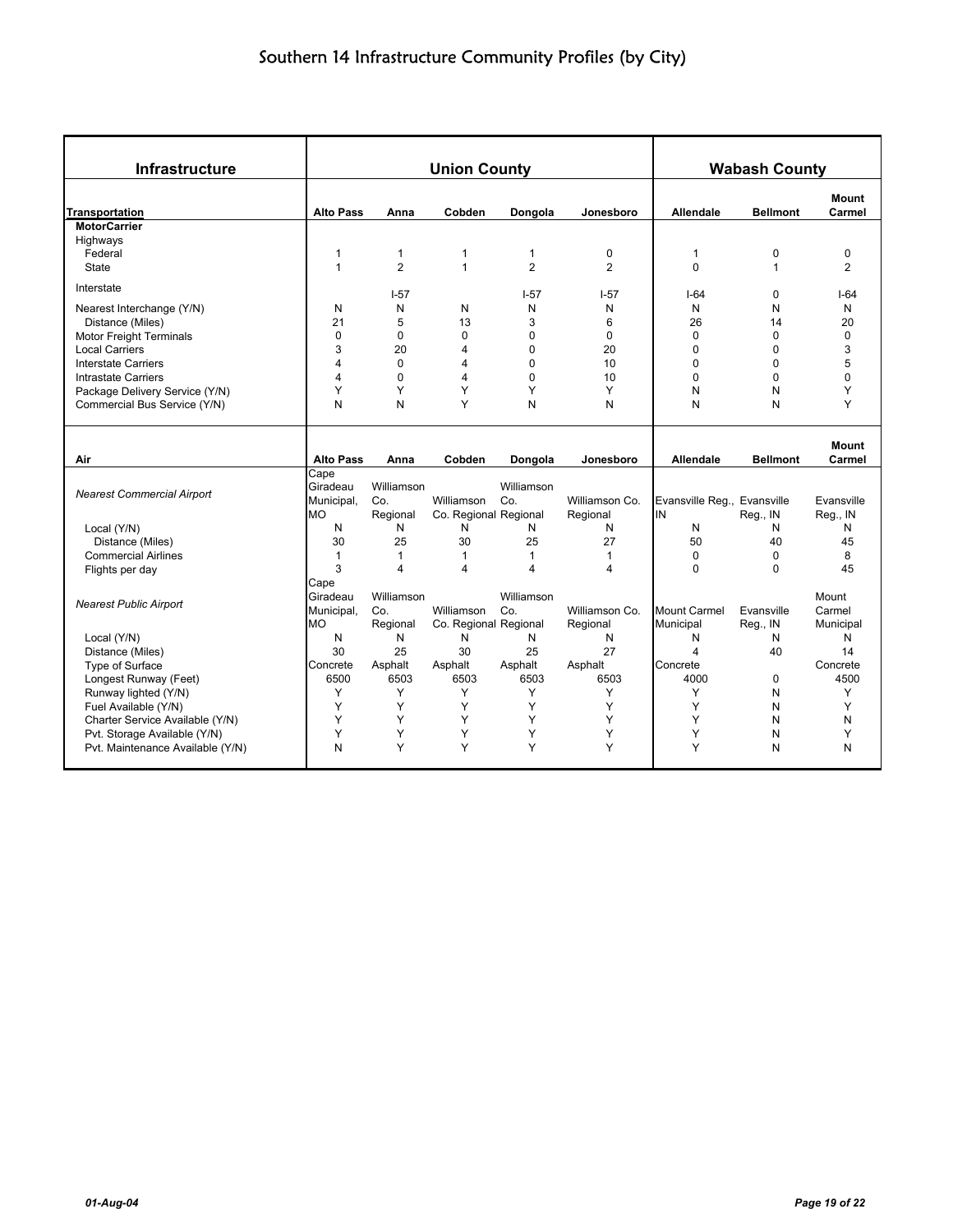| Infrastructure                                      |                                     |                                               | <b>Union County</b>                  |                      |                                                             |                          | <b>Wabash County</b>    |                        |
|-----------------------------------------------------|-------------------------------------|-----------------------------------------------|--------------------------------------|----------------------|-------------------------------------------------------------|--------------------------|-------------------------|------------------------|
|                                                     |                                     |                                               |                                      |                      |                                                             |                          |                         | Mount                  |
| Water                                               | <b>Alto Pass</b>                    | Anna                                          | Cobden                               | Dongola              | Jonesboro                                                   | Allendale                | <b>Bellmont</b>         | Carmel                 |
| City Adjoining Navigable Water (Y/N)                | Y                                   | N                                             | N                                    | N                    | N                                                           | N                        | N                       | N                      |
| Name of Waterway                                    | Mississippi                         |                                               |                                      |                      |                                                             |                          |                         |                        |
| Public Barge (Y/N)                                  | access 3 mi<br>N                    | N                                             | N                                    | N                    | N                                                           | <b>Wabash River</b><br>N | N                       | N                      |
| Private Barge (Y/N)                                 | N                                   | N                                             | N                                    | N                    | N                                                           | N                        | N                       | N                      |
| Channel Depth (Feet)                                | 9                                   | $\mathbf 0$                                   | 0                                    | $\mathbf 0$          | $\mathbf 0$                                                 | 10                       | $\mathbf 0$             | $\mathbf 0$            |
| Length of Season (Months)                           | 0                                   | $\mathbf 0$                                   | 0                                    | $\mathbf 0$          | $\mathbf 0$                                                 | $\mathbf 0$              | $\mathbf 0$             | 0                      |
| Public Dock Local (Y/N)                             | N                                   | N                                             | N                                    | N                    | N                                                           | N                        | N                       | N                      |
| Distance (Miles)                                    | 48                                  | $\mathbf 0$                                   | 24                                   | $\mathbf 0$          | 15                                                          | 10                       | 40                      | 40                     |
|                                                     | <b>Alto Pass</b>                    |                                               |                                      |                      |                                                             |                          | <b>Bellmont</b>         | Mount<br>Carmel        |
| Railroad(s)                                         |                                     | Anna                                          | Cobden                               | Dongola              | Jonesboro                                                   | <b>Allendale</b>         |                         |                        |
| Names                                               |                                     | III. Central<br>Gulf,<br>Canadian<br>National |                                      | Canadian<br>National | III. Central Gulf,<br>Canadian<br>National                  |                          |                         | Norfolk<br>Southern    |
| Frequency of Switching                              |                                     |                                               |                                      |                      | Both-varies                                                 |                          |                         |                        |
| Piggyback Service (Y/N)                             | N                                   | N                                             | N                                    | N                    | N                                                           | N                        | N                       | N                      |
| Distance (Miles)                                    | 143                                 | 0                                             | 157                                  | 0                    | $\mathbf{1}$                                                | 50                       | 40                      | 45                     |
| Container Service (Y/N)                             | N                                   | N                                             | N                                    | N                    | N                                                           | N                        | N                       | N                      |
| Distance (Miles)                                    | 143                                 | 0                                             | 157                                  | $\mathbf 0$          | $\mathbf{1}$                                                | 50                       | 40                      | $\mathbf 0$            |
| <b>Telecommunications Capabilities</b>              | <b>Alto Pass</b>                    | Anna                                          | Cobden                               | Dongola              | Jonesboro                                                   | <b>Allendale</b>         | <b>Bellmont</b>         | <b>Mount</b><br>Carmel |
|                                                     |                                     |                                               |                                      |                      |                                                             |                          |                         |                        |
| Local Telephone Supplier                            |                                     |                                               |                                      |                      |                                                             |                          |                         |                        |
|                                                     | Verizon                             | Verizon                                       | Verizon                              | Verizon              | Verizon                                                     | Verizon                  | Verizon                 | Verizon                |
| Digital Switching (Y/N)                             | Υ                                   | Y                                             | Υ                                    | Y                    | Υ                                                           | Υ                        | Υ                       | Y                      |
| Fiber Optics (Y/N)                                  | Y                                   | Y                                             | Y                                    | Y                    | Y                                                           | Y                        | Y                       | Y                      |
| Long Distance Carriers                              | AT&T.<br>Sprint                     | AT&T,                                         | Sprint, MCI AT&T, Sprint Sprint, MCI | AT&T,                | AT&T, Sprint,<br>MCI                                        | ITT, MCI                 |                         |                        |
|                                                     |                                     |                                               |                                      |                      |                                                             |                          |                         |                        |
|                                                     |                                     |                                               |                                      |                      |                                                             |                          |                         | Mount                  |
| Recreational                                        | <b>Alto Pass</b>                    | Anna                                          | Cobden                               | Dongola              | Jonesboro                                                   | Allendale                | <b>Bellmont</b>         | Carmel                 |
| Motels/Hotels (#)                                   | 6                                   | 3                                             | 5                                    | 5                    | 3                                                           | $\mathbf 0$              | 3                       | 4                      |
| Number of Rooms                                     | 99                                  | 100                                           | 83                                   | 121                  | 83                                                          | $\pmb{0}$                | $\pmb{0}$               | 115                    |
| Restaurants (#)                                     | 10                                  | 20<br>$\overline{\mathbf{c}}$                 | 8                                    | 3<br>$\mathbf 0$     | 18<br>$\mathbf{1}$                                          | 0<br>$\pmb{0}$           | 0<br>$\mathbf{1}$       | 15                     |
| Public Golf Courses (#)<br>Public Tennis Courts (#) | 1<br>0                              | 4                                             | 1<br>1                               | $\mathbf 0$          | $\overline{2}$                                              | $\pmb{0}$                | $\overline{\mathbf{c}}$ | $\mathbf{1}$<br>6      |
| Public Access to Lake/River (Y/N)                   | Y                                   | Y                                             | Y                                    | Y                    | Υ                                                           | N                        | Y                       | Υ                      |
|                                                     |                                     |                                               |                                      |                      |                                                             |                          |                         |                        |
| Name of Lake/River                                  | Mississippi<br>River, Clear<br>Lake |                                               | Crab<br>Orchard &<br>Cedar Lake Lake | Dongola              | Mississippi, Big<br>Muddy, & Cache<br>Rivers, Cedar<br>Lake |                          | Mt. Carmel              | Wabash<br>River        |
| Country Clubs (#)                                   | $\pmb{0}$                           | 1                                             | 1                                    | 0                    | 1                                                           | 0                        | 0                       | 0                      |
| Health Clubs (#)                                    | 0                                   | $\mathbf{1}$                                  | 0                                    | $\pmb{0}$            | $\overline{c}$                                              | 0                        | 4                       | 0                      |
| Public Swimming Pools (#)                           | 0                                   | 1                                             | 1                                    | 0                    | $\mathbf{1}$                                                | 0                        | 4                       | $\overline{a}$         |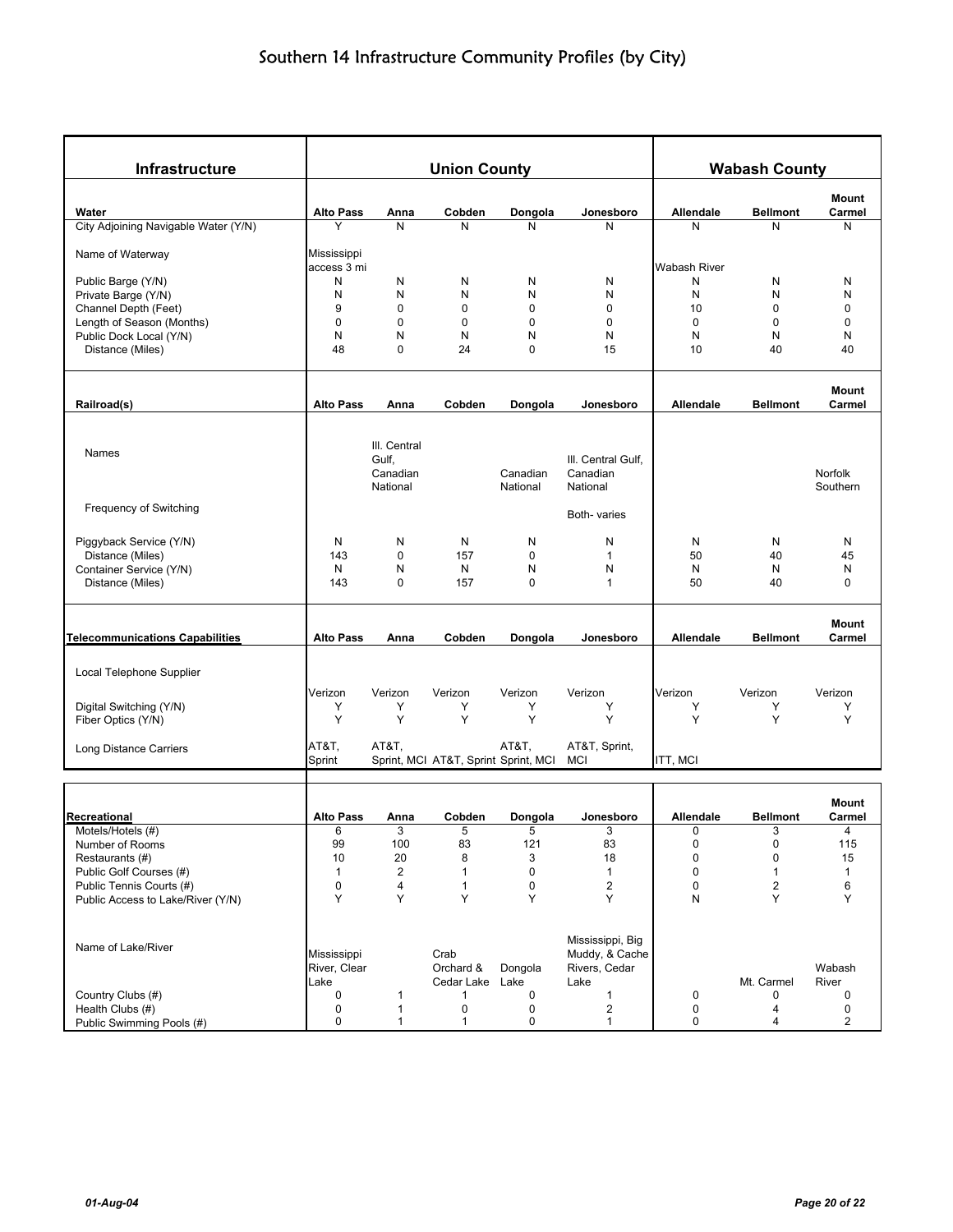| Infrastructure                    | Wayne<br>County  |                |                                        | <b>White County</b> |                    |                       |                       |
|-----------------------------------|------------------|----------------|----------------------------------------|---------------------|--------------------|-----------------------|-----------------------|
| <b>Transportation</b>             | <b>Fairfield</b> | Carmi          | <b>Crossville</b>                      | Grayville           | <b>Mill Shoals</b> | <b>Norris</b><br>City | Springer-ton          |
| <b>MotorCarrier</b>               |                  |                |                                        |                     |                    |                       |                       |
| Highways                          |                  |                |                                        |                     |                    |                       |                       |
| Federal                           | $\overline{2}$   | $\pmb{0}$      | 1                                      | 1                   | $\overline{c}$     | $\mathbf 0$           | 0                     |
| <b>State</b>                      | $\overline{2}$   | $\overline{2}$ | $\mathbf{1}$                           | $\overline{2}$      | $\Omega$           | $\overline{2}$        | $\mathbf{1}$          |
| Interstate                        | $I - 64$         | $I - 64$       |                                        | $I - 64$            |                    | N                     | $I-64$                |
| Nearest Interchange (Y/N)         | N                | N              | N                                      | Υ                   |                    | N                     | N                     |
| Distance (Miles)                  | $\overline{7}$   | 13             | $\overline{7}$                         | $\Omega$            | 2                  | 15                    | 5                     |
| Motor Freight Terminals           | $\Omega$         | $\Omega$       | 0                                      | 0                   | $\Omega$           | $\Omega$              | 0                     |
| <b>Local Carriers</b>             | 4                | $\overline{2}$ | 0                                      | $\Omega$            | 1                  | 0                     | 6                     |
| <b>Interstate Carriers</b>        | 11               | 3              | 0                                      | $\Omega$            | 1                  | $\Omega$              | 6                     |
| <b>Intrastate Carriers</b>        | $\overline{2}$   | 4              | $\Omega$                               | $\Omega$            | 1                  | $\Omega$              | 6                     |
| Package Delivery Service (Y/N)    | Y                | Υ              | Y                                      | Y                   | Υ                  | Y                     | Y                     |
| Commercial Bus Service (Y/N)      | N                | N              | N                                      | N                   | N                  | Υ                     | N                     |
|                                   |                  |                |                                        |                     |                    |                       |                       |
|                                   |                  |                |                                        |                     |                    |                       |                       |
| Air                               | Fairfield        | Carmi          | <b>Crossville</b>                      | Grayville           | <b>Mill Shoals</b> | <b>Norris</b><br>City | Springer-ton          |
|                                   |                  |                |                                        |                     |                    |                       |                       |
| <b>Nearest Commercial Airport</b> |                  |                |                                        |                     |                    |                       |                       |
|                                   | Evansville       |                | Evansville Evansville Reg., Evansville |                     | Evansville         |                       | Evansville Evansville |
|                                   | Reg., IN         | Reg., IN       | IN                                     | Reg., IN            | Reg., IN           | Reg., IN              | Reg., IN              |
| Local (Y/N)                       | N                | N              | N                                      | N                   | N                  | N                     | N                     |
| Distance (Miles)                  | 75               | 55             | 50                                     | 50                  | 55                 | 55                    | 58                    |
| <b>Commercial Airlines</b>        | 6                | 5              | 5                                      | 5                   | 5                  | 5                     | 5                     |
| Flights per day                   | 80               | 96             | 96                                     | 96                  | 96                 | 96                    | 96                    |
|                                   |                  |                |                                        |                     |                    |                       |                       |
| <b>Nearest Public Airport</b>     | Fairfield        | Carmi          |                                        | Carmi               | Fairfield          | Carmi                 | Fairfield             |
|                                   | Municipal        |                | Municipal Carmi Municipal Municipal    |                     | Municipal          |                       | Municipal Municipal   |
| Local (Y/N)                       | Y                | Υ              | N                                      | N                   | N                  | N                     | N                     |
| Distance (Miles)                  | $\Omega$         | $\mathbf{1}$   | $\overline{7}$                         | 18                  | 10                 | 10                    | 10                    |
| Type of Surface                   | Asphalt          |                | Concrete Concrete                      | Concrete            | Asphalt            | Concrete Asphalt      |                       |
| Longest Runway (Feet)             | 4000             | 3900           | 3900                                   | 3900                | 4000               | 3900                  | 4000                  |
| Runway lighted (Y/N)              | Y                | Y              | Y                                      | Y                   | Y                  | Y                     | Y                     |
| Fuel Available (Y/N)              | Y                | Υ              | Y                                      | Y                   | Υ                  | Υ                     | Y                     |
| Charter Service Available (Y/N)   | Y                | Υ              | Υ                                      | Y                   | Υ                  | Υ                     | Y                     |
| Pvt. Storage Available (Y/N)      | Y                | Y              | Y                                      | Y                   | Y                  | Y                     | Y                     |
| Pvt. Maintenance Available (Y/N)  | Y                | Y              | Y                                      | Y                   | N                  | Y                     | N                     |
|                                   |                  |                |                                        |                     |                    |                       |                       |